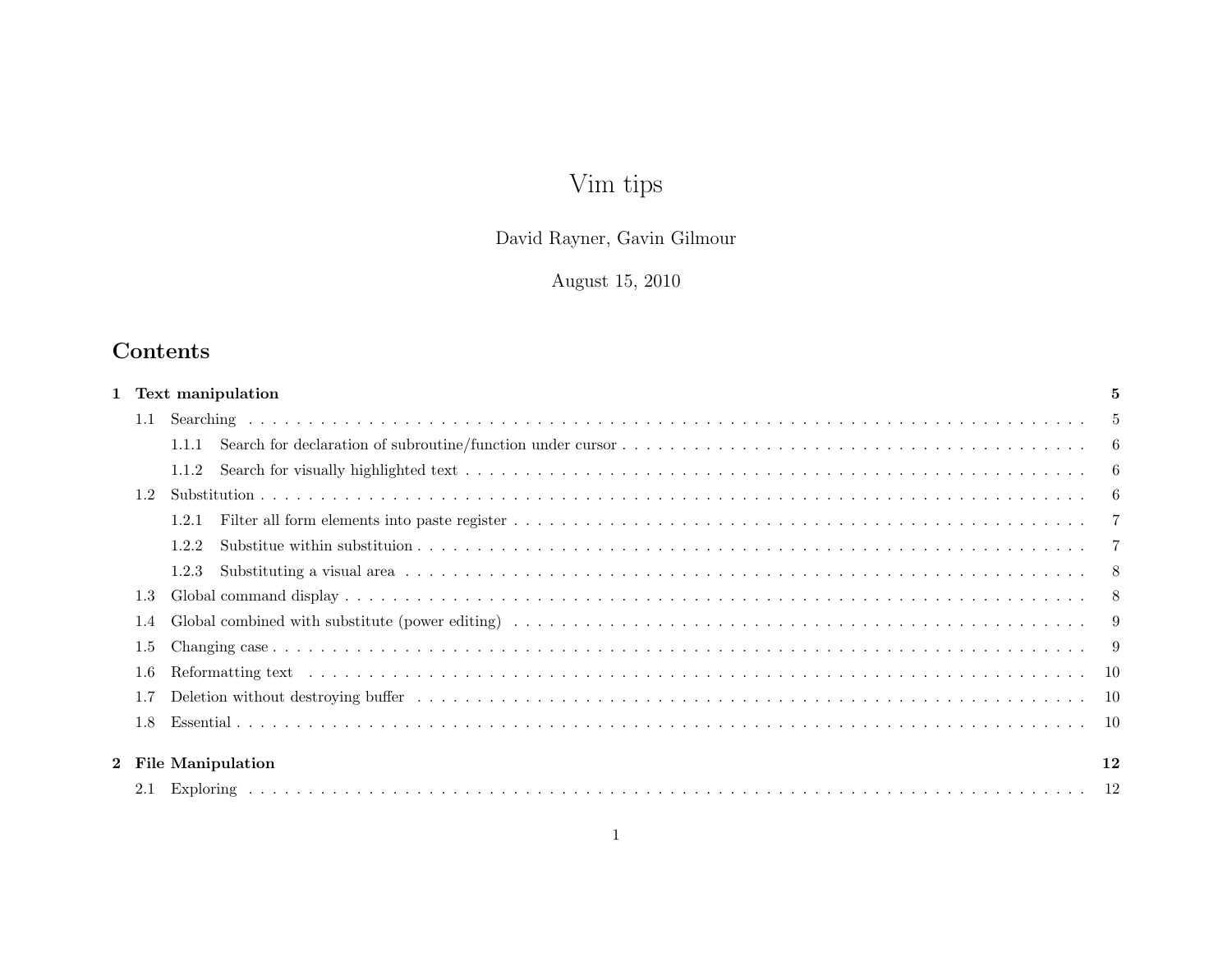|         | <b>CONTENTS</b><br><b>CONTENTS</b>                                                                                                                                                                                             |      |
|---------|--------------------------------------------------------------------------------------------------------------------------------------------------------------------------------------------------------------------------------|------|
| 2.2     |                                                                                                                                                                                                                                | - 12 |
| 2.3     |                                                                                                                                                                                                                                |      |
| 2.4     |                                                                                                                                                                                                                                |      |
| 2.5     |                                                                                                                                                                                                                                |      |
| 2.6     |                                                                                                                                                                                                                                |      |
| 2.7     |                                                                                                                                                                                                                                |      |
|         |                                                                                                                                                                                                                                |      |
| 2.8     |                                                                                                                                                                                                                                |      |
| $2.9\,$ |                                                                                                                                                                                                                                |      |
|         |                                                                                                                                                                                                                                |      |
|         |                                                                                                                                                                                                                                |      |
|         | 3 Registers                                                                                                                                                                                                                    | 17   |
| 3.1     | List your registers enterpreteration of the contract of the contract of the contract of the contract of the contract of the contract of the contract of the contract of the contract of the contract of the contract of the co |      |
| 3.2     |                                                                                                                                                                                                                                |      |
| 3.3     |                                                                                                                                                                                                                                |      |
| 3.4     |                                                                                                                                                                                                                                |      |
|         | 3.4.1                                                                                                                                                                                                                          |      |
| 3.5     |                                                                                                                                                                                                                                |      |
|         | 4 Advanced                                                                                                                                                                                                                     | 19   |
| 4.1     |                                                                                                                                                                                                                                |      |
| 4.2     |                                                                                                                                                                                                                                |      |
| 4.3     |                                                                                                                                                                                                                                |      |
|         |                                                                                                                                                                                                                                |      |
| 4.4     |                                                                                                                                                                                                                                |      |
| 4.5     |                                                                                                                                                                                                                                |      |
| 4.6     |                                                                                                                                                                                                                                |      |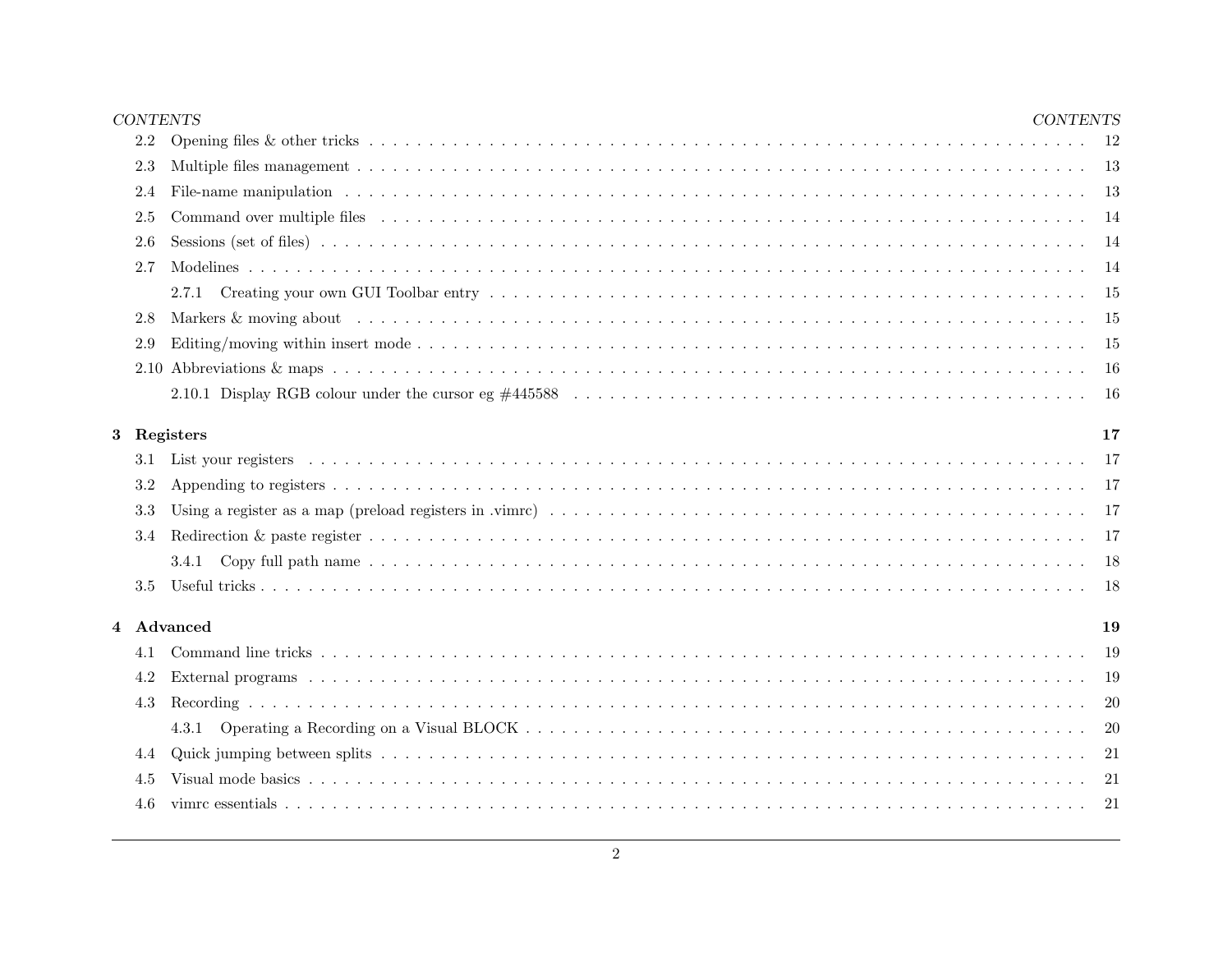| <b>CONTENTS</b> |                                                                             | <b>CONTENTS</b> |
|-----------------|-----------------------------------------------------------------------------|-----------------|
|                 | 4.6.1                                                                       | -21             |
|                 | 4.6.2                                                                       |                 |
|                 | 4.6.3                                                                       | 22              |
| 4.7             | Conventional shifting and indenting respectively respectively respectively. | -22             |
| 4.8             |                                                                             | 22              |
| 4.9             |                                                                             | 23              |
|                 |                                                                             | 23              |
|                 |                                                                             | 23              |
|                 |                                                                             | 24              |
|                 |                                                                             | 24              |
|                 |                                                                             | 24              |
|                 |                                                                             | 24              |
|                 |                                                                             | 25              |
|                 |                                                                             | 25              |
|                 |                                                                             | -25             |
|                 |                                                                             | 25              |
|                 |                                                                             | -26             |
|                 |                                                                             | 26              |
|                 |                                                                             | 26              |
|                 |                                                                             | -27             |
|                 |                                                                             | 27              |
|                 |                                                                             | - 27            |
|                 |                                                                             | - 27            |
|                 |                                                                             | 27              |
|                 |                                                                             |                 |
|                 |                                                                             | 28              |
|                 |                                                                             | 28              |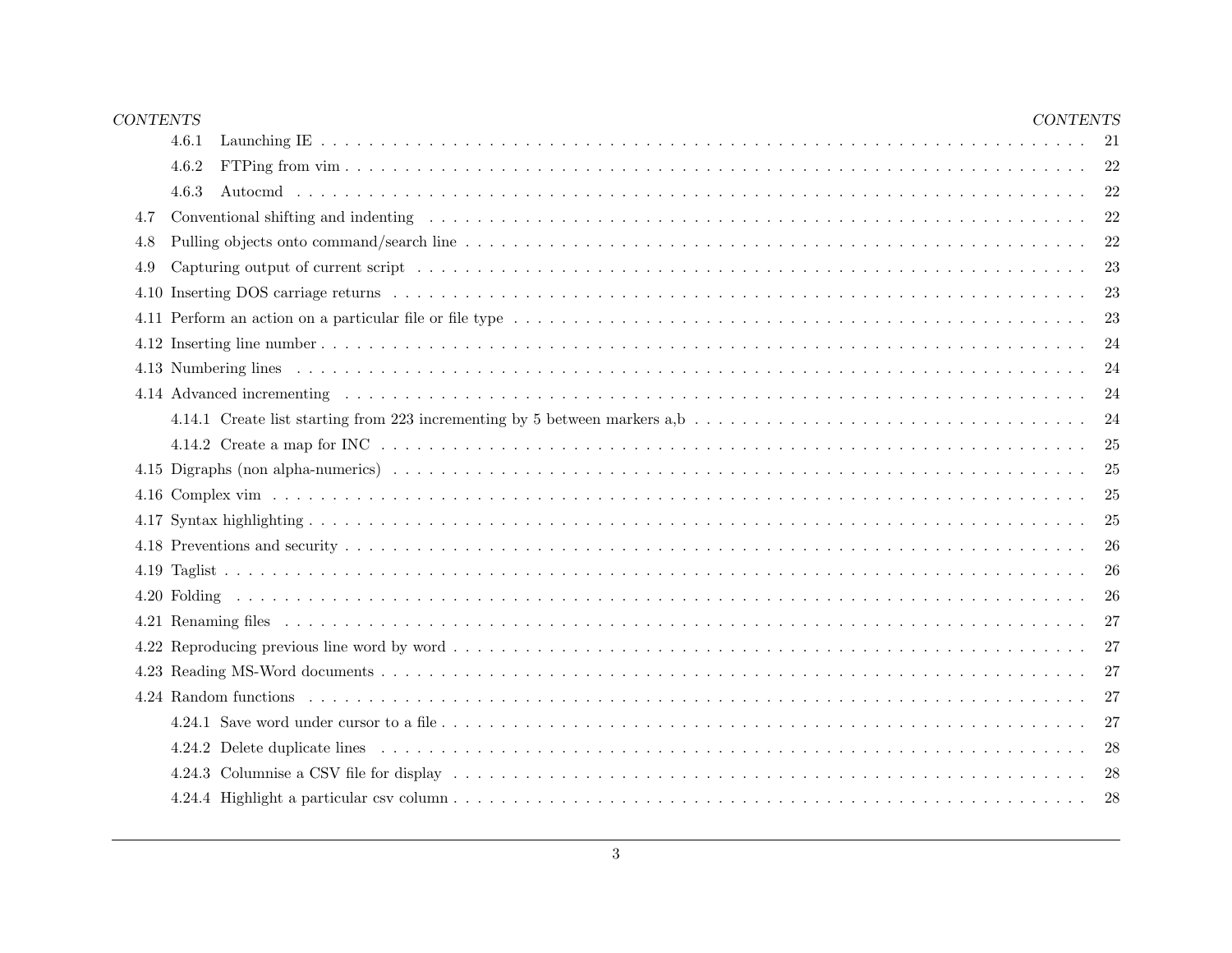|       | <b>CONTENTS</b> |    |
|-------|-----------------|----|
|       |                 |    |
|       |                 |    |
|       |                 |    |
| 5 Fun |                 | 31 |
|       | 6 Contact       | 32 |
|       |                 |    |
|       |                 |    |
|       |                 |    |
|       |                 |    |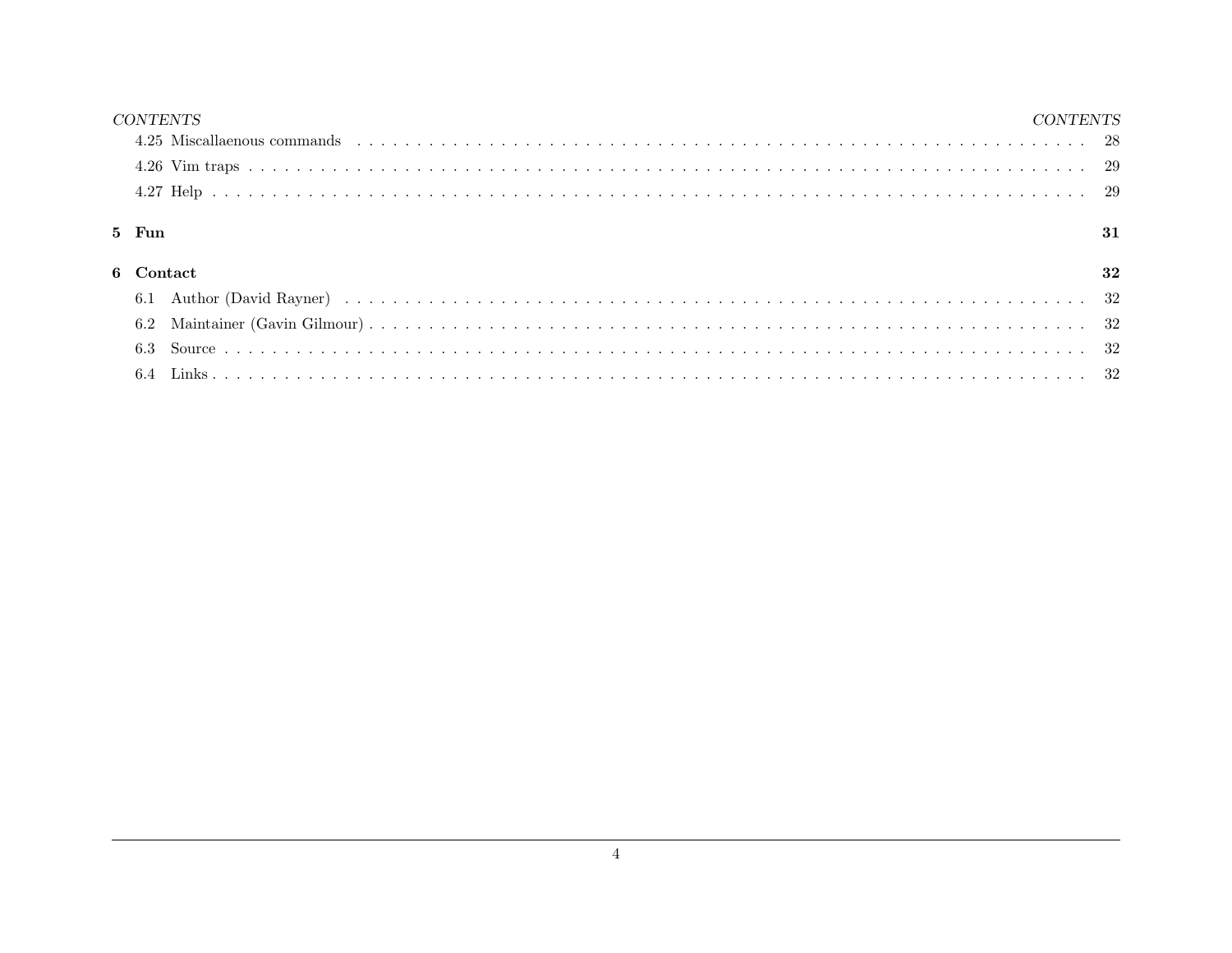## <span id="page-4-0"></span>1 Text manipulation

# <span id="page-4-1"></span>1.1 Searching

| /joe/e                                                       | cursor set to end of match                                   |
|--------------------------------------------------------------|--------------------------------------------------------------|
| $3/joe/e+1$                                                  | find 3rd joe cursor set to End of match plus 1               |
| /joe/s-2                                                     | cursor set to start of match minus 2                         |
| /^joe.*fred.*bill/                                           | normal                                                       |
| /^[A-J]\+/                                                   | search for lines beginning with one or more A-J              |
| /begin\_.*end                                                | search over possible multiple lines                          |
| /fred\_s*joe/                                                | any white space including newline                            |
| /fred\ joe                                                   | search for fred or joe                                       |
| /.*fred\&.*joe                                               | search for fred and joe in any order                         |
| /\ <fred\>/i</fred\>                                         | search for fred but not alfred or frederick                  |
| /\<\d\d\d\d\>                                                | search for exactly 4 digit numbers                           |
| /\D\d\d\d\d\D                                                | search for exactly 4 digit numbers                           |
| /\<\d\{4}\>                                                  | same thing                                                   |
| /\([^0-9]\ ^\)%.*%                                           | search for absence of a digit or beginning of line           |
| /^\n\{3}                                                     | find 3 empty lines                                           |
| $\wedge$ (fred\).*\(joe\).*\2.*\1                            | using rexexp memory in a search                              |
| /^\([^,]*,\)\{8}                                             | repeating the regexp (rather than what the regexp finds)     |
| /<\zs[^>]*\ze>                                               | search for tag contents, ignoring chevrons $(:h / \zeta s)$  |
| /<\@<=[^>]*>\@=                                              | search for tag contents, ignoring chevrons                   |
| /<\@<=\_[^>]*>\@=                                            | search for tags across possible multiple lines               |
| / \_p{-}                                                     | search for multiple line comments                            |
| /fred\_s*joe/                                                | any whitespace including newline $(\mathcal{L})$             |
| $\frac{\log s}{\lambda}$ . $\frac{\lambda}{\lambda}$ * bunny | bugs followed by bunny anywhere in file                      |
| :h \                                                         | help                                                         |
| :bufdo /searchstr/                                           | multiple file search (use : rewind to recommence search)     |
| :bufdo %s/searchstr/&/gic                                    | multiple file search better but cheating (n, then a to stop) |
| ?http://www.vim.org/                                         | search backwards for a URL without backslashing              |
| /\c\v([^aeiou]&\a){4}                                        | search for 4 consecutive consonants                          |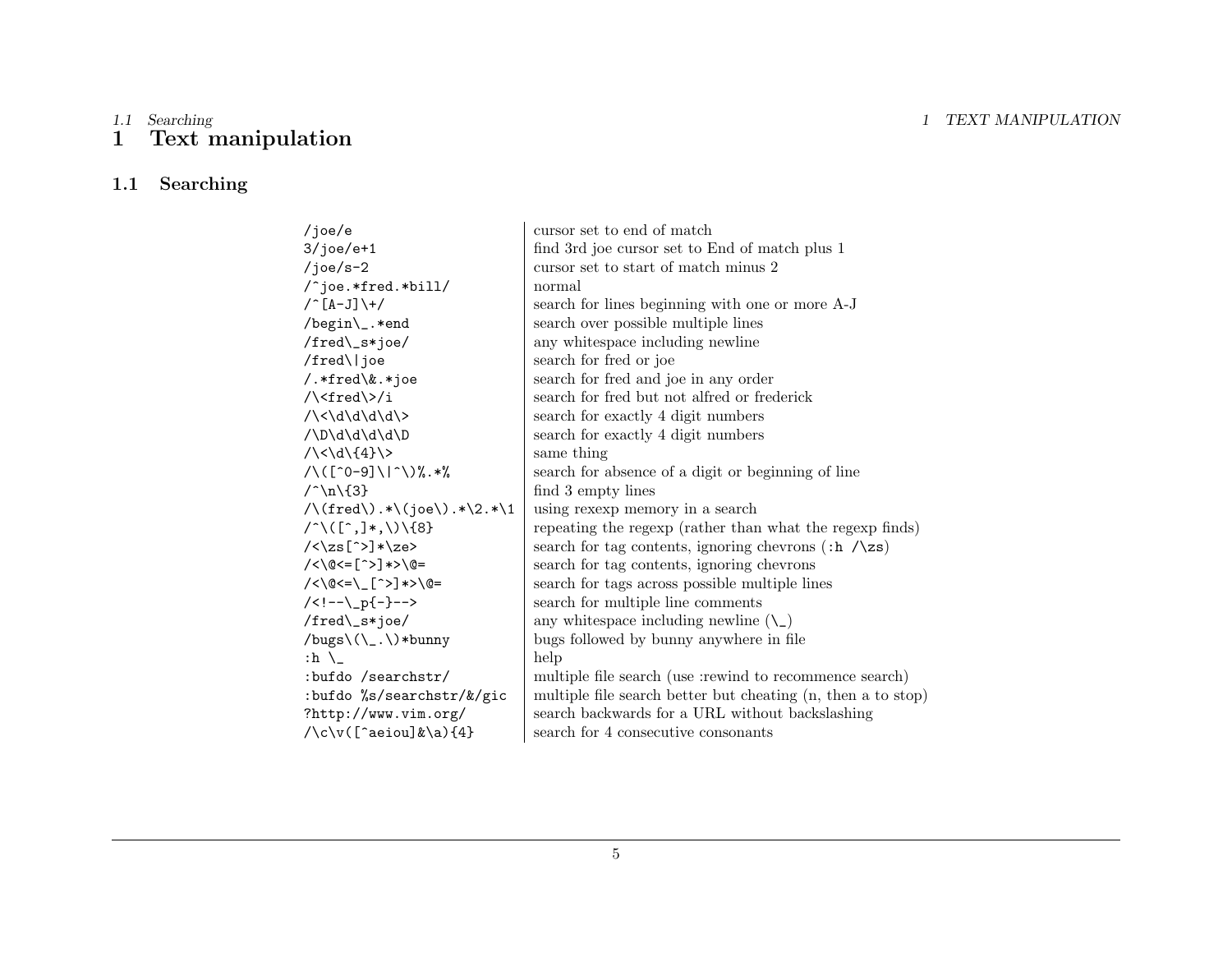<span id="page-5-0"></span>1.1.1 Search for declaration of subroutine/function under cursor

:nmap gx yiw/^\(sub\<br/>bar>function\)\s\+<C-R>"<CR>

<span id="page-5-1"></span>1.1.2 Search for visually highlighted text

:vmap // y/<C-R>"<CR>

with spec chars

:vmap <silent> // y/<C-R>=escape(@", '\\/.\*\$^~[]')<CR><CR>

## <span id="page-5-2"></span>1.2 Substitution

| :%s/fred/joe/igc                                                                                                                                                                                                                                                                                                                                                                 | general substitute command                                 |
|----------------------------------------------------------------------------------------------------------------------------------------------------------------------------------------------------------------------------------------------------------------------------------------------------------------------------------------------------------------------------------|------------------------------------------------------------|
| :%s/\r//g                                                                                                                                                                                                                                                                                                                                                                        | delete dos returns ~M                                      |
| :%s/\r/\r/g                                                                                                                                                                                                                                                                                                                                                                      | turn dos returns ~M into real returns (fixes joined lines) |
| : $%s = *$ \\$ = =                                                                                                                                                                                                                                                                                                                                                               | delete end of line blanks                                  |
| : $%s = \frac{1}{1}$ + \ \$ = =                                                                                                                                                                                                                                                                                                                                                  | same as above                                              |
| :%s#\s*\r\?\\$##                                                                                                                                                                                                                                                                                                                                                                 | clean both trailing spaces AND dos returns                 |
| :%s#\s*\r*\\$##                                                                                                                                                                                                                                                                                                                                                                  | same thing deleting empty lines                            |
| :%s/^\n\{3}//                                                                                                                                                                                                                                                                                                                                                                    | delete blocks of 3 empty lines                             |
| :%s/^\n\+/\r/                                                                                                                                                                                                                                                                                                                                                                    | compressing empty lines                                    |
| :%s#< $[^{\circ}$ >] \+>##g                                                                                                                                                                                                                                                                                                                                                      | delete html tags, leave text                               |
| :'a,'bg/fred/s/dick/joe/igc                                                                                                                                                                                                                                                                                                                                                      | <b>VERY USEFUL</b>                                         |
| :%s= [^ ]\+\\$=&&=                                                                                                                                                                                                                                                                                                                                                               | duplicate end column                                       |
| :%s= \f\+\\$=&&=                                                                                                                                                                                                                                                                                                                                                                 | same as above                                              |
| :%s= \S\+\\$=&&                                                                                                                                                                                                                                                                                                                                                                  | usually the same                                           |
| $\langle s/\langle .*\rangle \rangle : \langle .*\rangle / \langle 2 : \langle 1/\rangle$                                                                                                                                                                                                                                                                                        | reverse fields separated by:                               |
| :%s/^\ $(.*)\n\hbox{1}\$/\1/$                                                                                                                                                                                                                                                                                                                                                    | delete duplicate lines                                     |
| :%s/^.\{-}pdf/new.pdf/                                                                                                                                                                                                                                                                                                                                                           | delete to 1st pdf only                                     |
| :%s#\<[zy]\?tbl\_[a-z\_]\+\>#\L&#gc</td><td>lowercase with optional leading characters</td></tr><tr><td>:%s///</td><td>delete possibly multi-line comments</td></tr><tr><td><math>:</math>help <math>\wedge</math>{-}</td><td>help non-greedy</td></tr><tr><td>:s/fred/a/g</td><td>sub "fred" with contents of register "a"</td></tr><tr><td></td><td></td></tr></tbody></table> |                                                            |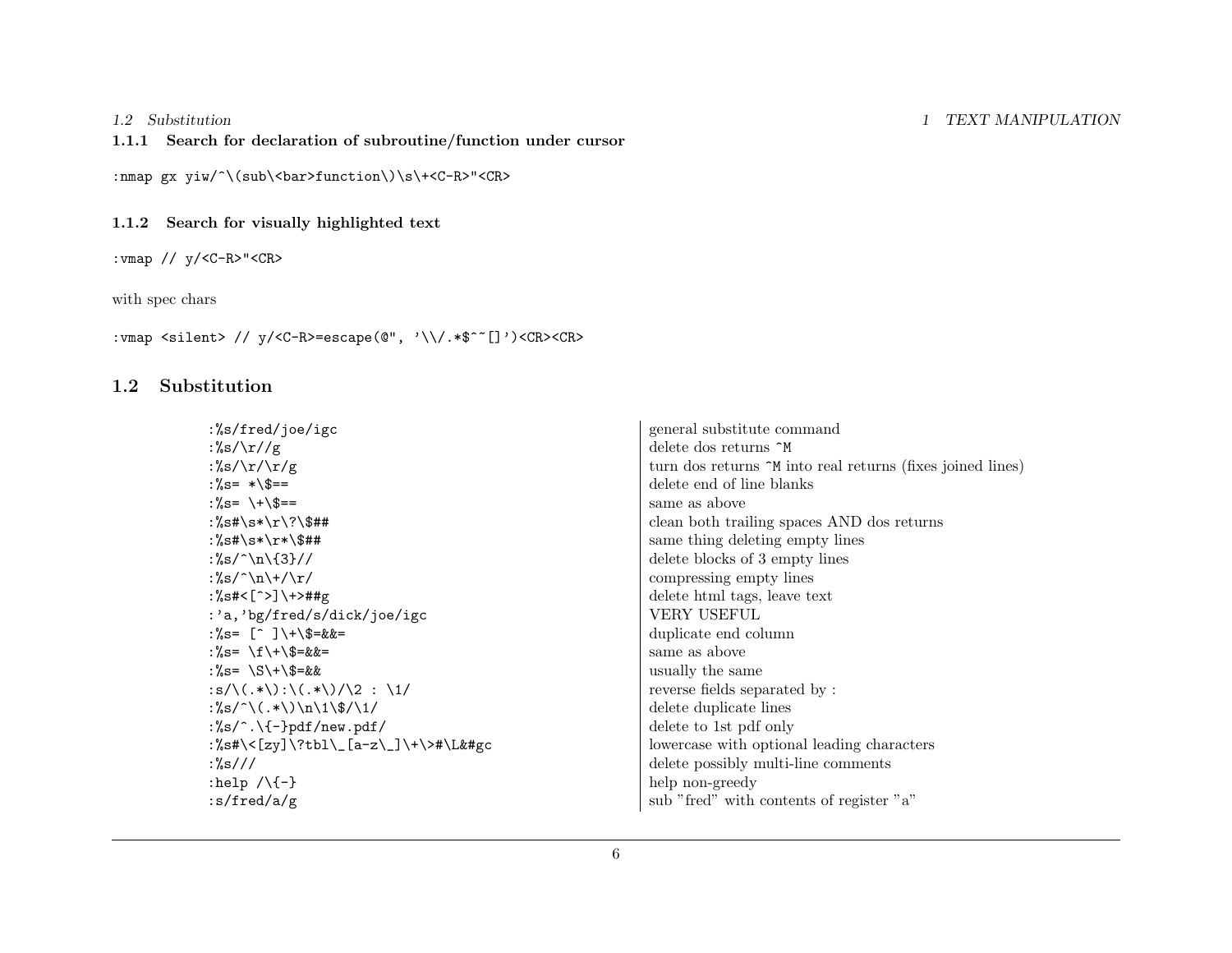#### 1.2 Substitution 1 TEXT MANIPULATION

| $:s/fred/\{-@a/g\}$                                                                    | better alternative as register not displayed                         |
|----------------------------------------------------------------------------------------|----------------------------------------------------------------------|
| :%s/\f\+\.gif\>/\r&\r/g   v/\.gif\\$/d   %s/gif/jpg/                                   | multiple commands on one line                                        |
| :%s/a/but/gie :update :next                                                            | then use $@:$ to repeat                                              |
| :%s/suck\ buck/loopy/gc                                                                | ORing (must break pipe)                                              |
| $\cdot$ s/\_\_date\_\_/\=strftime("%c")/                                               | insert datestring                                                    |
| :\s:\(\(\w\+\s\+\)\{2}\)str1:\1str2:                                                   | working with columns sub any str1 in col3                            |
| :\lamplays:\(\w\+\)\(.*\s\+\)\(\w\+\)\\$:\3\2\1:                                       | swapping first and last column (4 columns)                           |
| : $\frac{\%s}{d}+\frac{\{-\}t}{2}$ submatch(0)-3)/                                     | decrement numbers by 3                                               |
| :g/loc\ function/s/\d/\=submatch(0)+6/                                                 | increment numbers by 6 on certain lines only                         |
| :%s#txtdev\zs\d#\=submatch(0)+1#g                                                      | better version of above                                              |
| :\s/\(gg\)\@ <=\d\+/\=submatch(0)+6/                                                   | increment only numbers $gg\ddot{\text{d}}\text{ by }6$ (another way) |
| : let i=10   'a, 'bg/Abc/s/yy/\=i/   let i=i+1                                         | convert yy to $10,11,12$ etc                                         |
| : let i=10   'a, 'bg/Abc/s/xx\zsyy\ze/\=i/  let i=i+1                                  | convert xxyy to $x x 11, x x 12, x x 13$ (more presise)              |
| :%s/"\([^.]\+\).*\zsxx/\1/                                                             | find replacement text, use $\zeta$ is to simplify substitute         |
| :nmap <leader>z :%s#\&lt;<c-r>=expand("<cword>")<cr>\&gt;#</cr></cword></c-r></leader> | pull word under cursor into LHS of a substitute                      |
| : vmap <leader>z : <c-u>%s/\&lt;<c-r>&gt;&gt;&gt;&gt;&gt;</c-r></c-u></leader>         | pull visually highlighted text into LHS of a substitute              |

#### <span id="page-6-0"></span>1.2.1 Filter all form elements into paste register

```
:redir @*|sil exec 'g#<\(input\|select\|textarea\|/\=form\)\>#p'|redir END
:nmap ,z :redir @*<Bar>sil exec
  \ 'g@<\(input\<Bar>select\<Bar>textarea\<Bar>/\=form\)\>@p'<Bar>redir END<CR>
```
#### <span id="page-6-1"></span>1.2.2 Substitue within substituion

| :%s,\(all/.*\)\@ <= /, _, g                                                                                                                                             | replace all / with $\angle$ AFTER "all/" |
|-------------------------------------------------------------------------------------------------------------------------------------------------------------------------|------------------------------------------|
| :s#all/\zs.*#\=substitute(submatch(0), '/', '_', 'g')#                                                                                                                  | same thing                               |
| :s#all/#&^M# s#/#_#g -j!                                                                                                                                                | sub by splitting line, re-joining        |
| : $\sqrt{s}/\sqrt{s}/\sqrt{s}$ cp $\sqrt{s}$ . submatch(0). $\sqrt{s}/\sqrt{s}$ . substitute (submatch(0), $\sqrt{s}/\sqrt{s}$ , $\sqrt{s}/\sqrt{s}$ )   sub inside sub |                                          |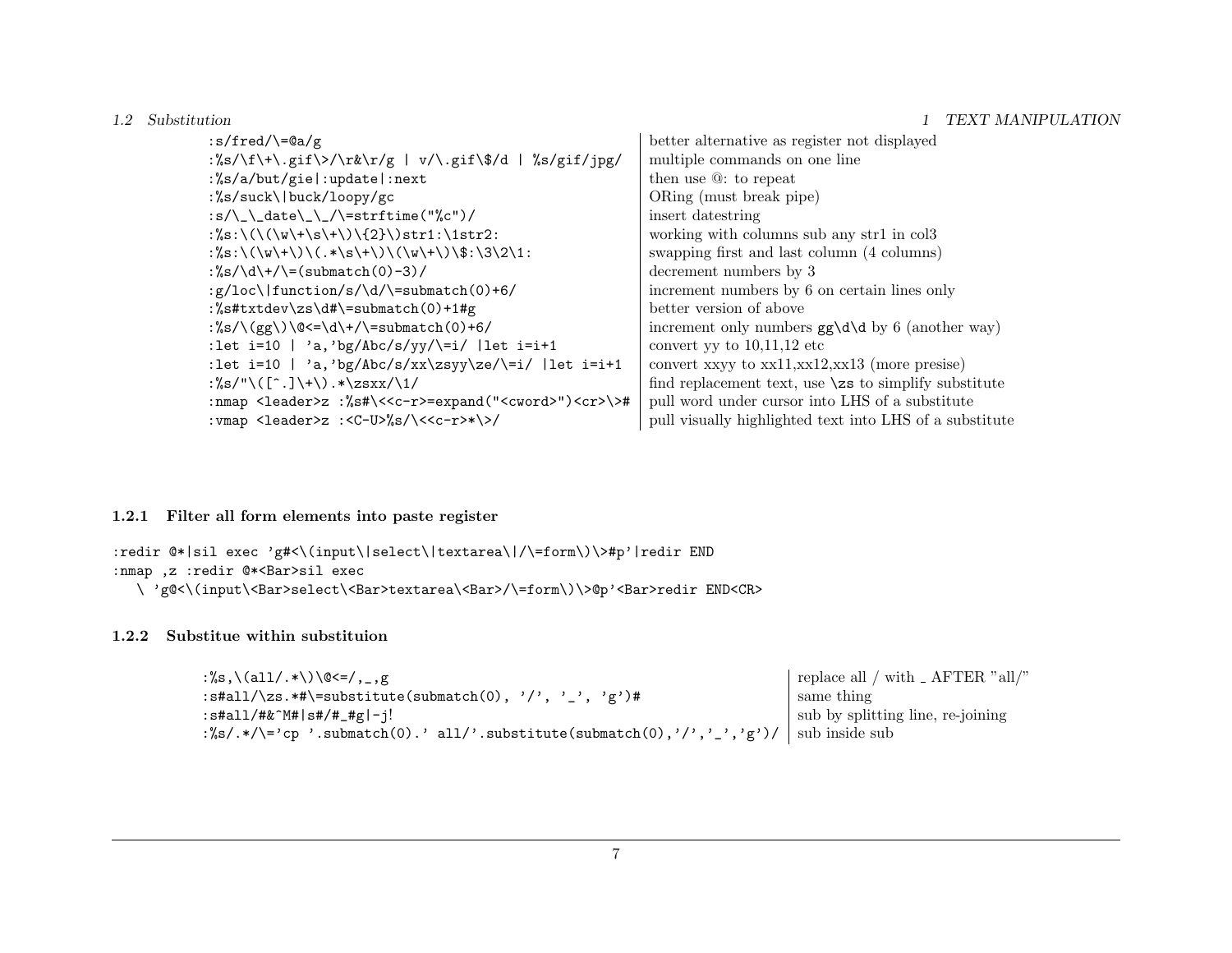<span id="page-7-0"></span>1.3 Global command display  $1$  TEXT MANIPULATION

:'<,'>s/Emacs/Vim/g | remember you DONT type the '<.'> gv re-select the previous visual area (ULTRA)

## <span id="page-7-1"></span>1.3 Global command display

| display with line numbers (YOU WANT THIS!)                        |
|-------------------------------------------------------------------|
| dick                                                              |
| display all lines fred but not freddy                             |
| delete all blank lines                                            |
| delete lines not containing string                                |
| delete lines not containing string                                |
| not line based (very powerfull)                                   |
| 10 previous lines                                                 |
| delete empty lines but only between                               |
| delete empty lines (both types)                                   |
| compress empty lines                                              |
| compress empty lines                                              |
| ORing                                                             |
| double space file $(pu = put)$                                    |
| reverse file $(m = move)$                                         |
| reverse a section a to b                                          |
| duplicate every line                                              |
| copy lines matching fred to EOF                                   |
| copy lines matching stage to marker a                             |
| delete all lines containing at least 80 tabs                      |
| match all lines containing "somestr" between markers a $\&$ b     |
| as above but also do a substitution                               |
| delete every other line                                           |
| increment numbers                                                 |
| increment numbers                                                 |
| append all lines fred to register a (empty reg a first with qaq.) |
|                                                                   |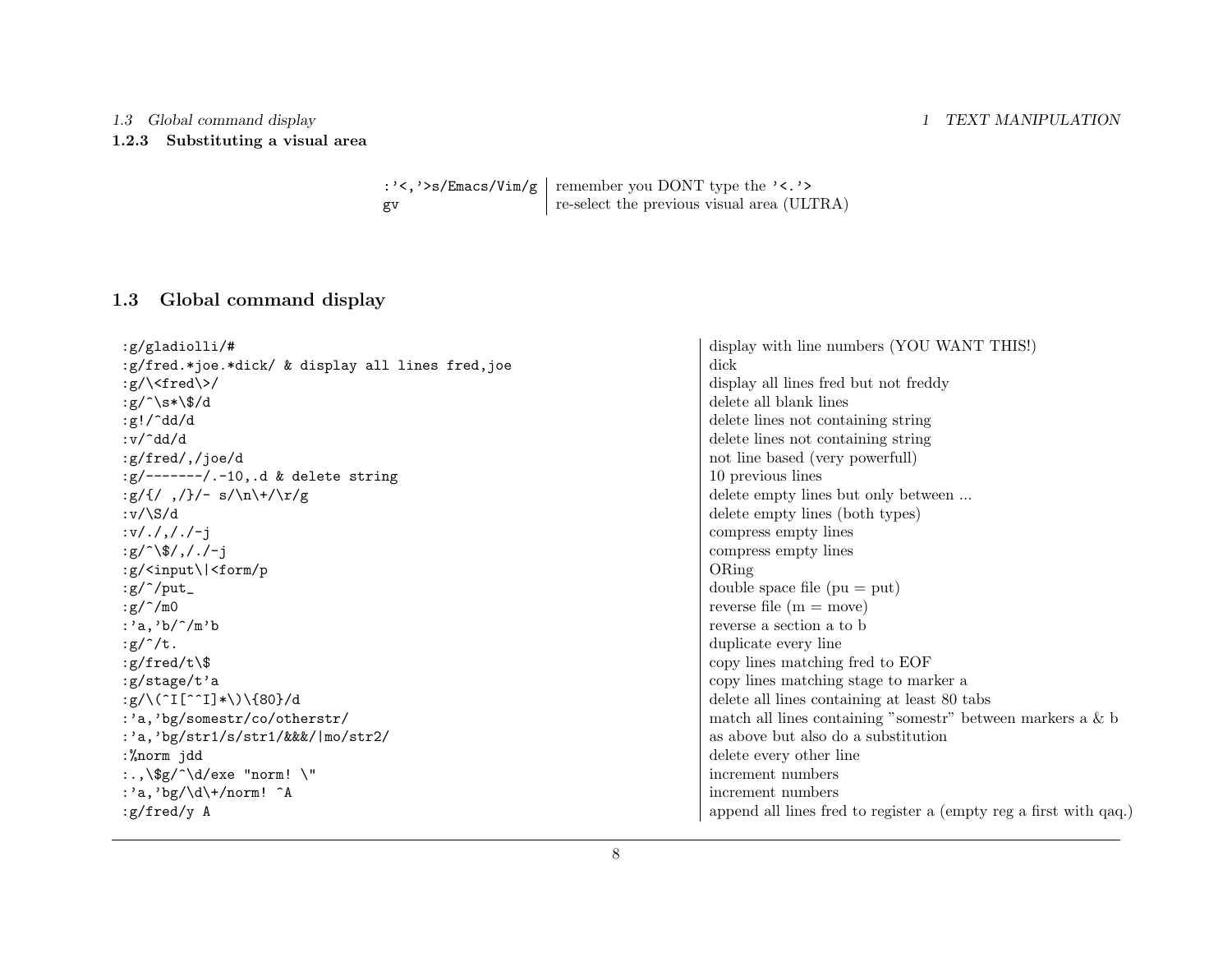| ! TEXT MANIPULATION                                                 |
|---------------------------------------------------------------------|
| put into paste buffer                                               |
|                                                                     |
| write out to errors.txt                                             |
| duplicate every line in a file wrap a print " around each duplicate |
| replace string with contents of a file, -d deletes the "mark"       |
| display with context                                                |
| display beautifully                                                 |
| replace $2nd$ — with a star                                         |
| send output of previous global command to a new window              |
|                                                                     |

# <span id="page-8-0"></span>1.4 Global combined with substitute (power editing)

| : a, 'bg/fred/s/joe/susan/gic                                                        | can use memory to extend matching |
|--------------------------------------------------------------------------------------|-----------------------------------|
| :g/fred/,/joe/s/fred/joe/gic:                                                        | non-line based (ultra)            |
| :/fred/;/joe/-2,/sid/+3s/sally/alley/gIC   find fred before beginning search for joe |                                   |

# <span id="page-8-1"></span>1.5 Changing case

| guu                                      | lowercase line                                  |
|------------------------------------------|-------------------------------------------------|
| gUU                                      | uppercase line                                  |
| Vu                                       | lowercase line                                  |
| VU                                       | uppercase line                                  |
| g\$\sim\$\$\sim\$                        | flip case line                                  |
| vEU                                      | upper case word                                 |
| $vE$ \$\sim\$                            | flip case word                                  |
| ggguG                                    | lowercase entire file                           |
| vmap , c : s/\<\(.\)\(\k*\)\>/\u\1\L\2/g | titlise visually selected text (map for .vimrc) |
| :%s/[.!?]\_s\+\a/\U&\E/g                 | uppercase first letter of sentences             |
| $g < C - G$                              | count words in text file                        |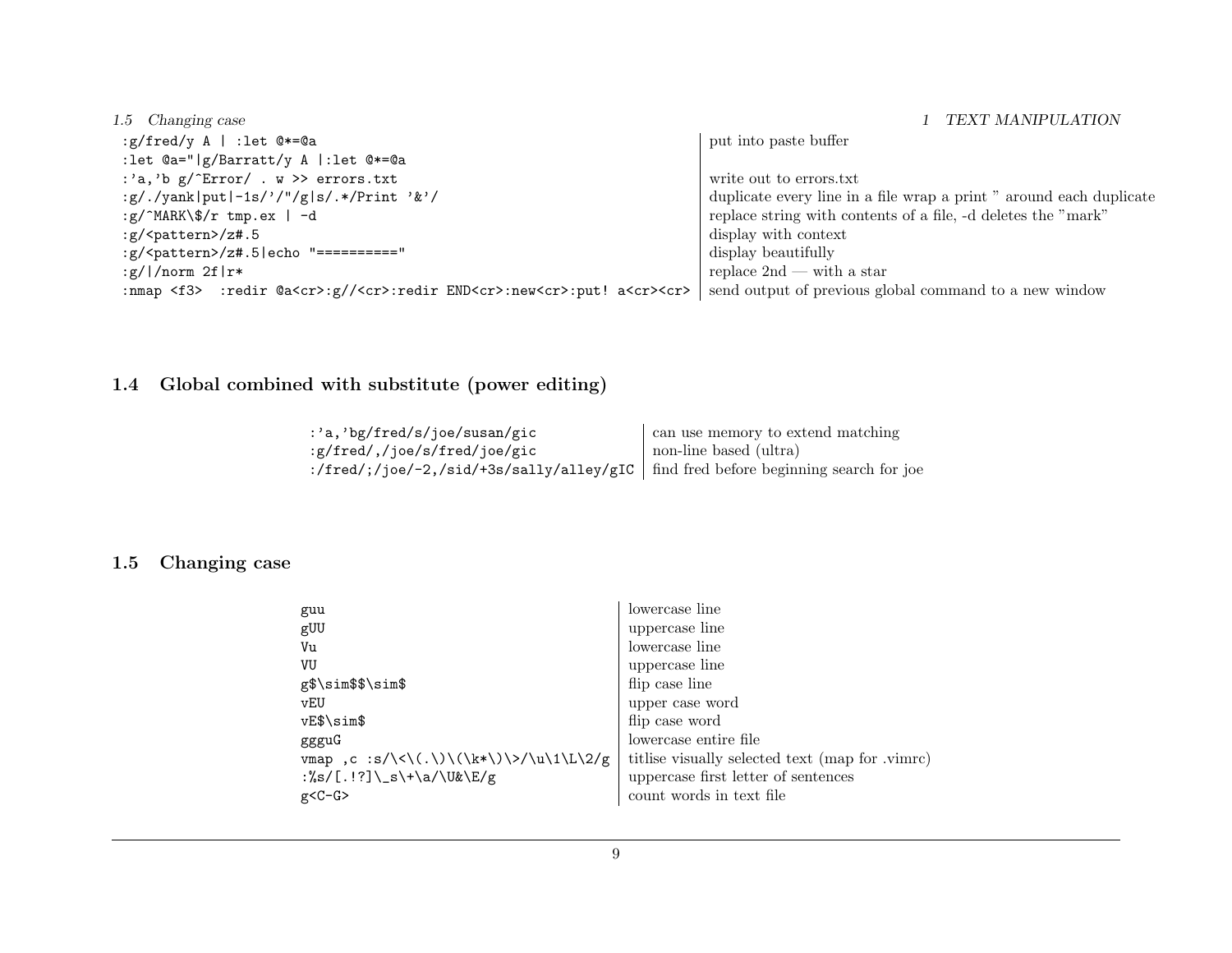## <span id="page-9-0"></span>1.6 Reformatting text

| gq}    | format a paragraph                                                                                                                                                                                                                                                                                         |
|--------|------------------------------------------------------------------------------------------------------------------------------------------------------------------------------------------------------------------------------------------------------------------------------------------------------------|
| ggap   | format a paragraph                                                                                                                                                                                                                                                                                         |
| ggVGgq | reformat entire file                                                                                                                                                                                                                                                                                       |
| Vgq    | current line                                                                                                                                                                                                                                                                                               |
|        | $\{S\}\;\s(1)\;\s(1)\;\s(2)\;\s(3)\;\s(4)\;\s(4)\;\s(5)\;\s(6)\;\s(7)\;\s(8)\;\s(9)\;\s(10)\;\s(11)\;\s(12)\;\s(13)\;\s(14)\;\s(15)\;\s(16)\;\s(17)\;\s(18)\;\s(19)\;\s(11)\;\s(11)\;\s(11)\;\s(12)\;\s(13)\;\s(14)\;\s(15)\;\s(16)\;\s(17)\;\s(18)\;\s(19)\;\s(11)\;\s(11)\;\s(11)\;\s(12)\;\s(13)\;\s(1$ |

## <span id="page-9-1"></span>1.7 Deletion without destroying buffer

"\_d what you've ALWAYS wanted "\_dw delete word (use blackhole)

## <span id="page-9-2"></span>1.8 Essential

| $*$ # $g*$ $g#$                   | find word under cursor () (forwards/backwards)                        |
|-----------------------------------|-----------------------------------------------------------------------|
|                                   | match brackets and tags $\{\}, \parallel, \parallel, \parallel,$ etc. |
|                                   | repeat last modification                                              |
| <b>Q:</b>                         | repeat last : command (then $@@$ )                                    |
| $<$ C-N> $<$ C-P>                 | word completion in insert mode                                        |
| $<$ C-X> $<$ C-L>                 | line complete SUPER USEFUL                                            |
| $\angle$ <c-r><c-w></c-w></c-r>   | pull onto search/command line                                         |
| $\angle$ <c-r><c-a></c-a></c-r>   | pull onto search/command line                                         |
| :set ignorecase                   | you nearly always want this                                           |
| : syntax on                       | colour syntax in perl, HTML, PHP etc.                                 |
| :h regexp                         | list all help topics containing regexp (TAB to step through list)     |
| :nmap, $s$ : source \\$VIM/_vimrc | read from vimro                                                       |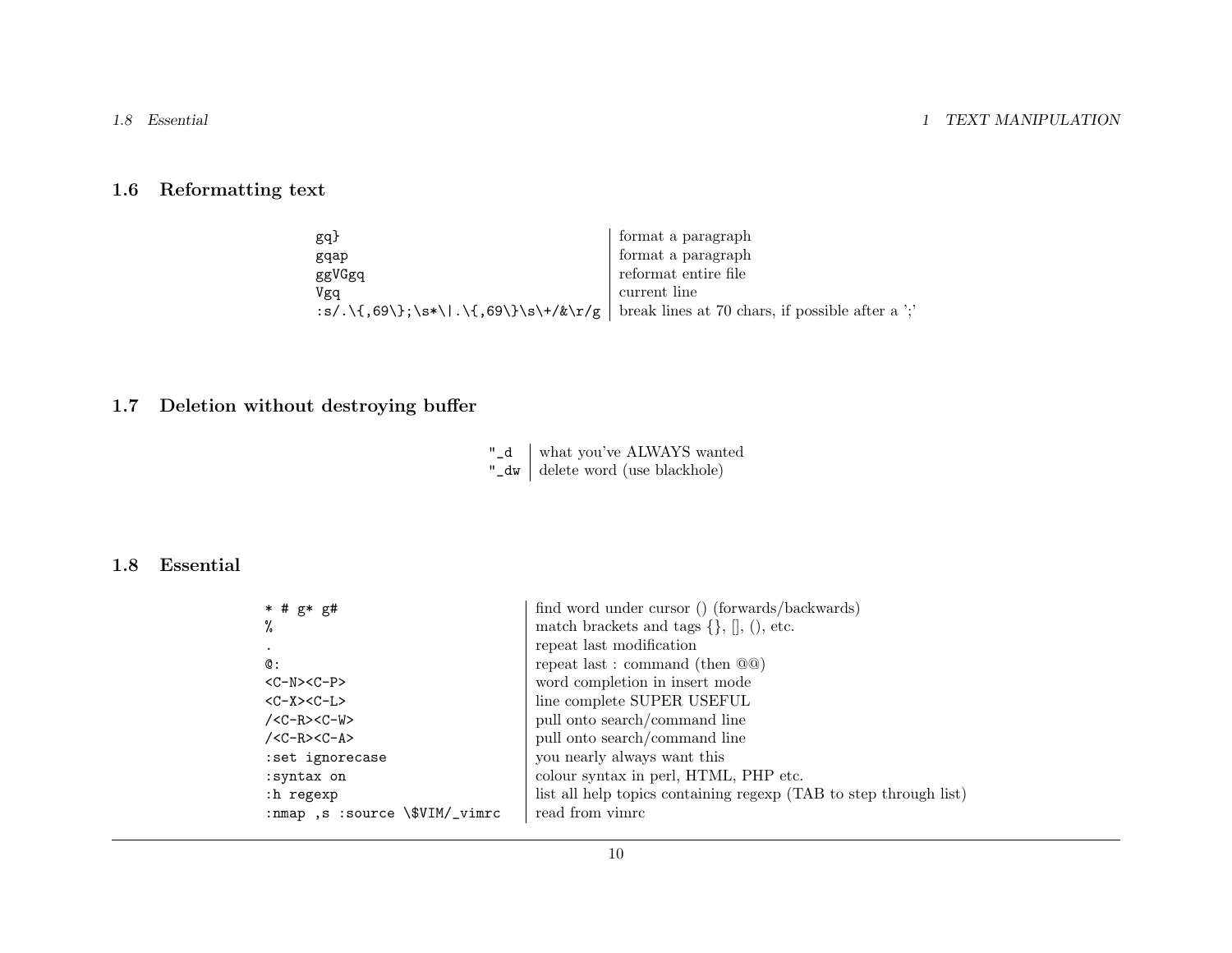# 1.8 Essential 1 TEXT MANIPULATION

| :nmap ,v :e $\$VIM/$ _vimrc | open and edit local vimron                                                                                  |
|-----------------------------|-------------------------------------------------------------------------------------------------------------|
|                             | : vmap sb "zdi<br>>>C-R>z <esc>   wrap <br/> <br/>b&gt;&gt;&gt;&gt;&gt; around VISUALLY selected text</esc> |
|                             | : vmap st "zdi = <C-R z ?> <esc>   wrap <?= ?> around VISUALLY selected text</esc>                          |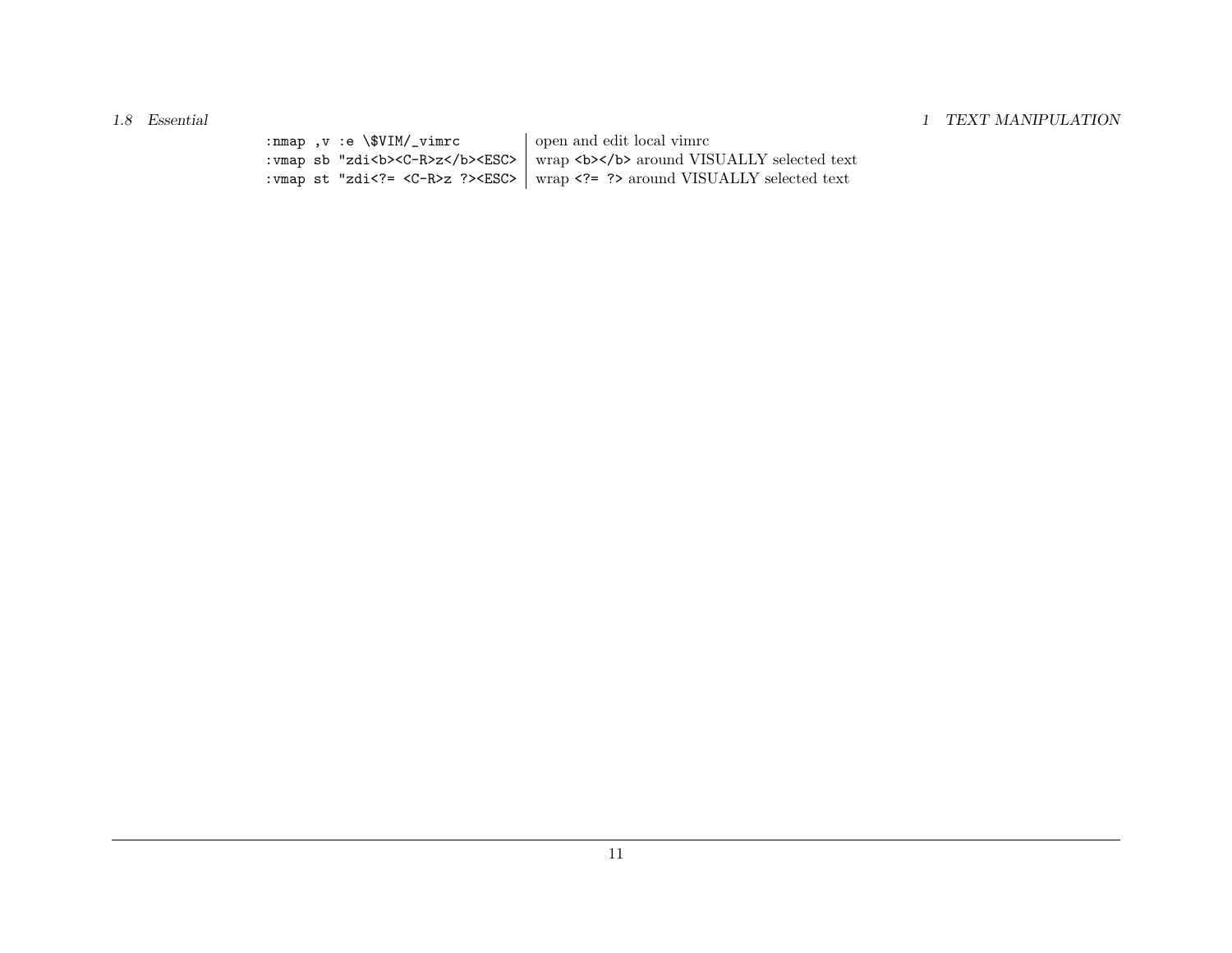## 2.2 Opening files & other tricks 2 FILE MANIPULATION

## <span id="page-11-0"></span>2 File Manipulation

## <span id="page-11-1"></span>2.1 Exploring

| :Exp(lore)                         | file explorer (note: capital $E$ )                    |
|------------------------------------|-------------------------------------------------------|
| :Sex(plore)                        | file explorer in split window                         |
| :1s                                | list of buffers                                       |
| $: d$ .                            | move to parent directory                              |
| :args                              | list of files                                         |
| :lcd $\sqrt[n]{:p:h}$              | change to directory of current file                   |
| : autocmd BufEnter $*$ 1cd %: p: h | change to directory of current file automatically $1$ |
| \be                                | buffer explorer list of buffers                       |
| \bs                                | buffer explorer (split window)                        |

## <span id="page-11-2"></span>2.2 Opening files & other tricks

| gf                                         | open file name under cursor (SUPER)           |
|--------------------------------------------|-----------------------------------------------|
| :nnoremap gF :view                         | open file under cursor, create if necessary   |
| ga                                         | display hex, ascii value of char under cursor |
| ggVGg?                                     | rot13 whole file                              |
| ggg?G                                      | rot13 whole file (quicker for large file)     |
| $:8$   normal $VGg$ ?                      | rot $13$ from line $8$                        |
| :normal 10GVGg?                            | rot $13$ from line $8$                        |
| $\langle c-a \rangle, \langle c-x \rangle$ | increment, decrement number under cursor      |
| $\langle c-r \rangle = 5*5$                | insert 25 into text (mini-calculator)         |
| :e main_ <tab></tab>                       | tab completes                                 |
| $main $                                    | include NAME of file in text (insert mode)    |

<span id="page-11-3"></span><sup>1</sup>Script required: bufexplorer.vim [http://www.vim.org/script.php?script\\_id=42](http://www.vim.org/script.php?script_id=42)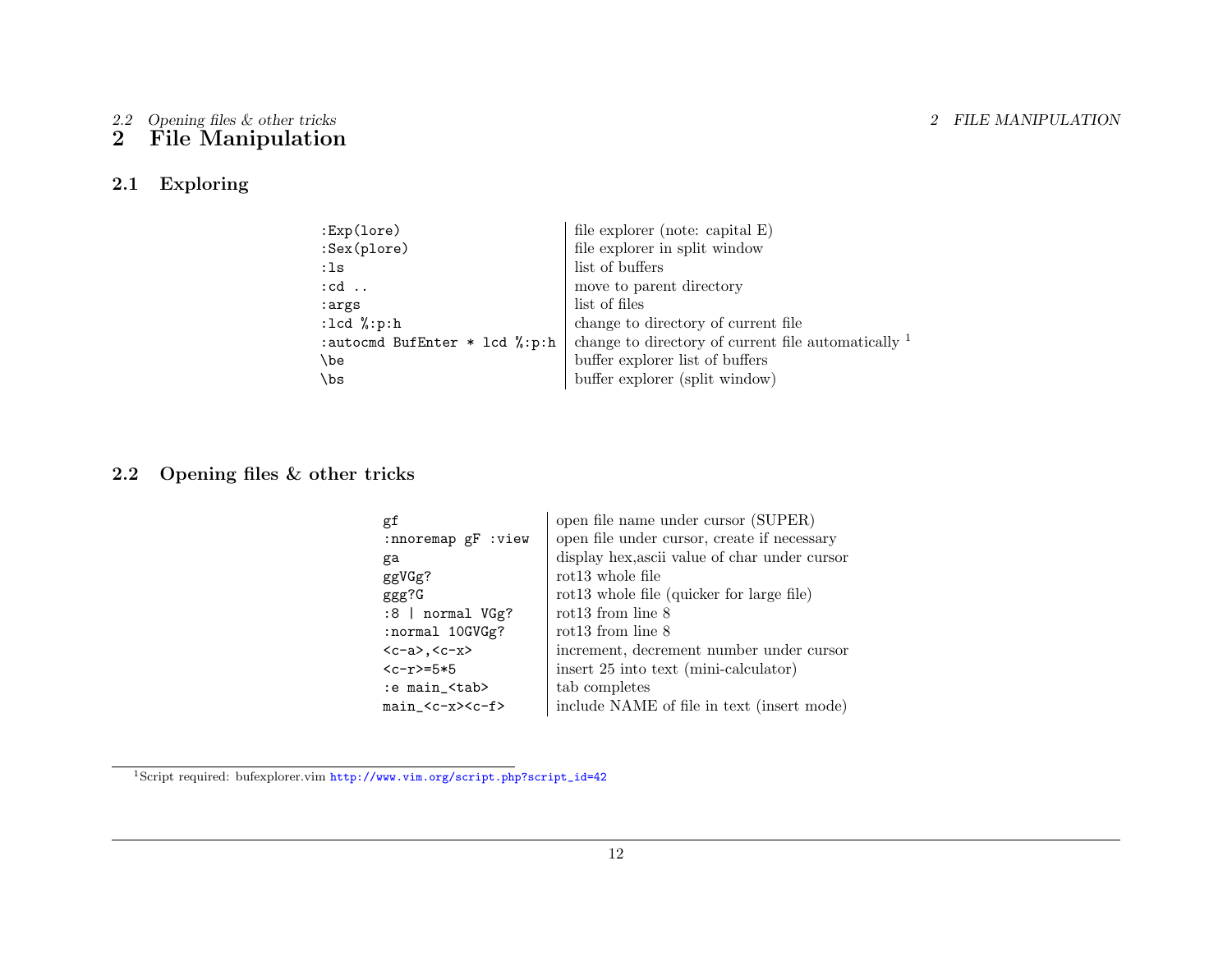## 2.4 File-name manipulation 2 FILE MANIPULATION

# <span id="page-12-0"></span>2.3 Multiple files management

| :bn                                                     | goto next buffer                                     |
|---------------------------------------------------------|------------------------------------------------------|
| : bp                                                    | goto previous buffer                                 |
| :wn                                                     | save file and move to next (super)                   |
| :wp                                                     | save file and move to previous                       |
| :bd                                                     | remove file from buffer list (super)                 |
| : bun                                                   | buffer unload (remove window but not from list)      |
| :badd file.c                                            | file from buffer list                                |
| :b <sub>3</sub>                                         | go to buffer 3                                       |
| :b main                                                 | go to buffer with main in name eg main.c (ultra)     |
| :sav php.html                                           | save current file as php.html and "move" to php.html |
| :sav! $\frac{9}{6}$ <.bak                               | save current file to alternative extension (old way) |
| : $sav!$ %: $r.cfm$                                     | save current file to alternative extension           |
| :sav %:s/fred/joe/                                      | do a substitute on file name                         |
| :sav $%:s/fred/joe/:r.bak2$                             | do a substitute on file name & ext.                  |
| :!mv % $%$ :r.bak                                       | rename current file (DOS use rename or del)          |
| : e!                                                    | return to unmodified file                            |
| :w $c$ :/aaa/%                                          | save file elsewhere                                  |
| :е #                                                    | edit alternative file (also $ctrl$ - $\hat{ }$ )     |
| :rew                                                    | return to beginning of edited files list (:args)     |
| :brew                                                   | buffer rewind                                        |
| :sp fred.txt                                            | open fred txt into a split                           |
| $:$ sball, $:$ sb                                       | split all buffers (super)                            |
| :scrollbind                                             | in each split window                                 |
| :map $\langle FS \rangle$ :ls $\langle CR \rangle$ :e # | pressing F5 lists all buffers, just type number      |
| :set hidden                                             | allows to change buffer $w/o$ saving current buffer  |
|                                                         |                                                      |

## <span id="page-12-1"></span>2.4 File-name manipulation

| :h filename-modifiers $ $ help |                               |
|--------------------------------|-------------------------------|
| :w %                           | write to current file name    |
| $: w \; \% : r.cfm$            | change file extention to .cfm |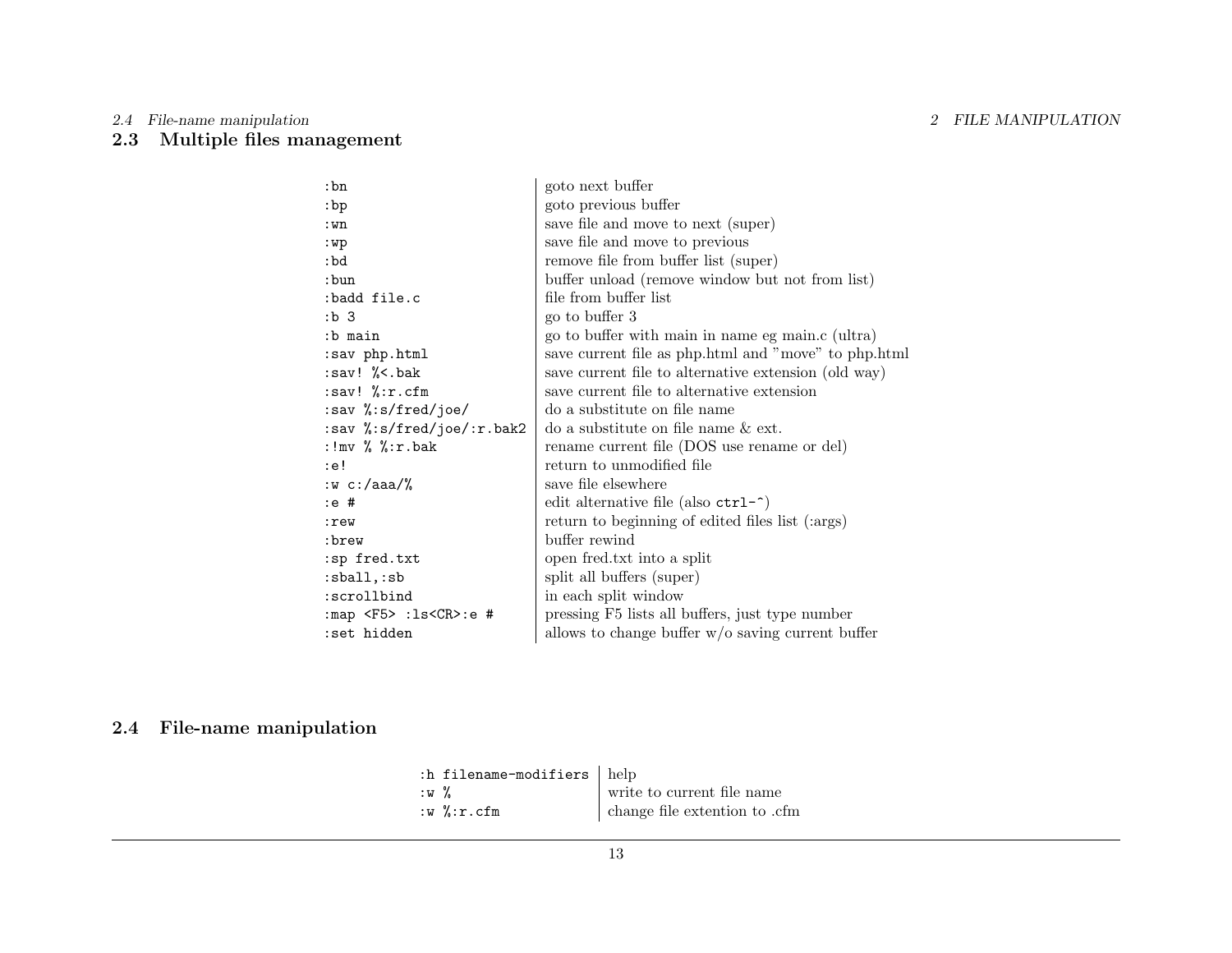| 2.7 Modelines | FILE MANIPULATION |
|---------------|-------------------|
|               |                   |

| :!echo %:p       | full path $\&$ file name                      |
|------------------|-----------------------------------------------|
| : !echo %:p:h    | $\vert$ full path only                        |
| $<$ C $-R$ $>$ % | insert filename (insert mode)                 |
| "                | $\,$ insert filename (normal mode)            |
| / <c-r>%</c-r>   | search for file name in $\operatorname{text}$ |

## <span id="page-13-0"></span>2.5 Command over multiple files

| :argdo %s/foo/bar/e                        | operate on all files in :args |
|--------------------------------------------|-------------------------------|
| :bufdo %s/foo/bar/e                        | operate on all buffers        |
| :windo $\frac{\%s}{\text{0}}$ /s/foo/bar/e | operate on all windows        |
| :argdo exe $\sqrt{\ }$ !sort' w!           | include an external command   |

## <span id="page-13-1"></span>2.6 Sessions (set of files)

| :mksession          | create a session file (default session.vim) |
|---------------------|---------------------------------------------|
| gvim -S Session.vim | reload all files                            |

## <span id="page-13-2"></span>2.7 Modelines

| $vim:noai:ts=2:sw=4:readonly:$   makes readonly |                                   |
|-------------------------------------------------|-----------------------------------|
| vim:ft=html:                                    | says use HTML syntax highlighting |
| :h modeline                                     | help with modelines               |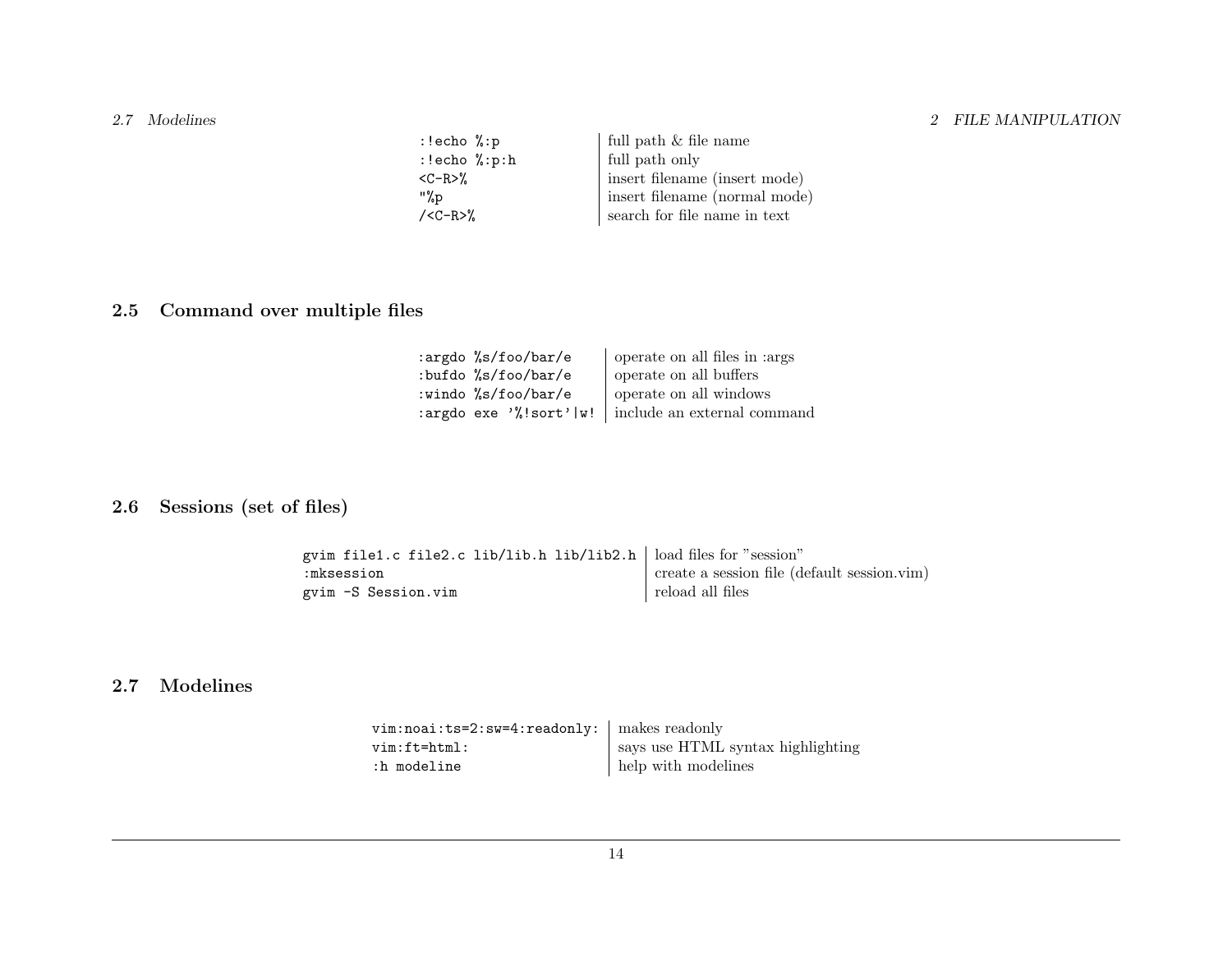#### <span id="page-14-0"></span>2.7.1 Creating your own GUI Toolbar entry

amenu Modeline.Insert\ a\ VIM\ modeline \ <esc><esc>ggOvim:ff=unix ts=4 ss=4<CR>vim60:fdm=marker<esc>gg

## <span id="page-14-1"></span>2.8 Markers & moving about

| ٠.                 | jump to last modification line (SUPER)                     |
|--------------------|------------------------------------------------------------|
|                    | jump to exact spot in last modification line               |
| g;                 | cycle through recent changes (oldest first) $^2$           |
| g,                 | reverse direction <sup>3</sup>                             |
| : changes          | show entire list of changes                                |
| :h changelist      | help for above                                             |
| $C-D>$             | retrace your movements in file (starting from most recent) |
| $C-1>$             | retrace your movements in file (reverse direction)         |
| :ju(mps)           | list of your movements                                     |
| :help jump-motions | explains jump motions                                      |
| :history           | list of all your commands                                  |
| :his c             | commandline history                                        |
| :his s             | search history                                             |
| q/                 | search history window (puts you in full edit mode)         |
| q:                 | commandline history window (puts you in full edit mode)    |
|                    | history Window                                             |

<span id="page-14-2"></span>2.9 Editing/moving within insert mode

 $\langle C- U \rangle$  delete all entered

<span id="page-14-3"></span> $^{2}$ (new in vim 6.3)

<span id="page-14-4"></span> $3$ (new in vim 6.3)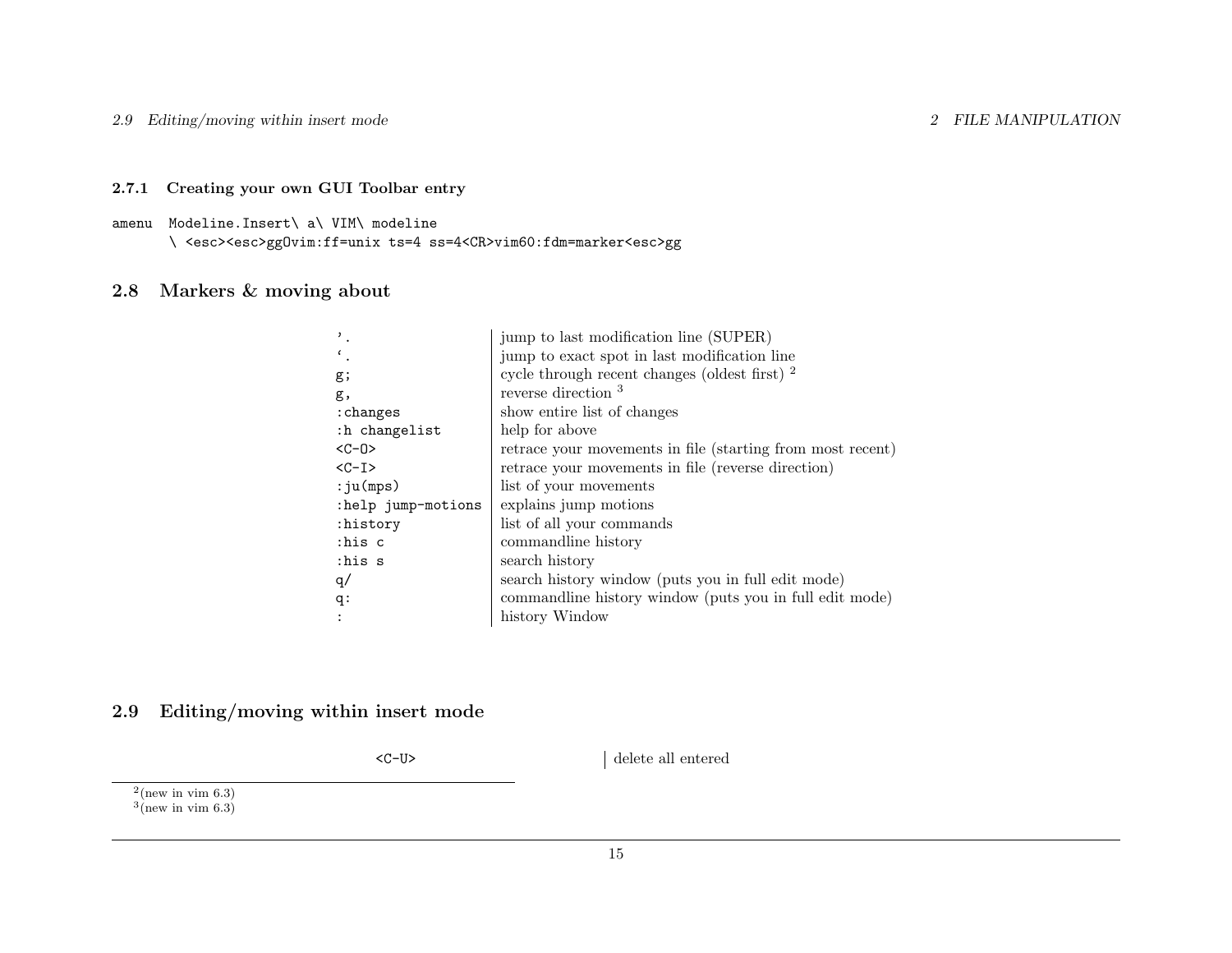#### 2.10 Abbreviations  $\&$  maps  $\qquad \qquad$   $\qquad \qquad$  FILE MANIPULATION

| <c-w></c-w>                                   | delete last word                                                                            |
|-----------------------------------------------|---------------------------------------------------------------------------------------------|
| <home><end></end></home>                      | $\vert$ beginning/end of line                                                               |
|                                               | <c-leftarrow><c-rightarrow>   jump one word backwards/forwards</c-rightarrow></c-leftarrow> |
| <c-x><c-e>,<c-x><c-y></c-y></c-x></c-e></c-x> | scroll while staying put in insert                                                          |

## <span id="page-15-0"></span>2.10 Abbreviations & maps

:map <f7> :'a,'bw! c:/aaa/x :map <f8> :r c:/aaa/x :map <f11> :.w! c:/aaa/xr<CR> :map <f12> :r c:/aaa/xr<CR>

| :ab php                                       | list of abbreviations beginning php                |
|-----------------------------------------------|----------------------------------------------------|
| :map,                                         | list of maps beginning,                            |
| set wak=no                                    | allow use of F10 for win32 mapping (:h winaltkeys) |
| $<$ CR $>$                                    | enter                                              |
| $<$ ESC $>$                                   | escape                                             |
| <backspace></backspace>                       | backspace                                          |
| <leader></leader>                             | backslash                                          |
| $<$ BAR $>$                                   |                                                    |
| <silent></silent>                             | execute quietly                                    |
| iab phpdb exit(" <hr/> Debug <c-r>a ");</c-r> | yank all variables into register a                 |

<span id="page-15-1"></span>2.10.1 Display RGB colour under the cursor eg  $\#445588$ 

:nmap <leader>c :hi Normal guibg=#<c-r>=expand("<cword>")<cr><cr>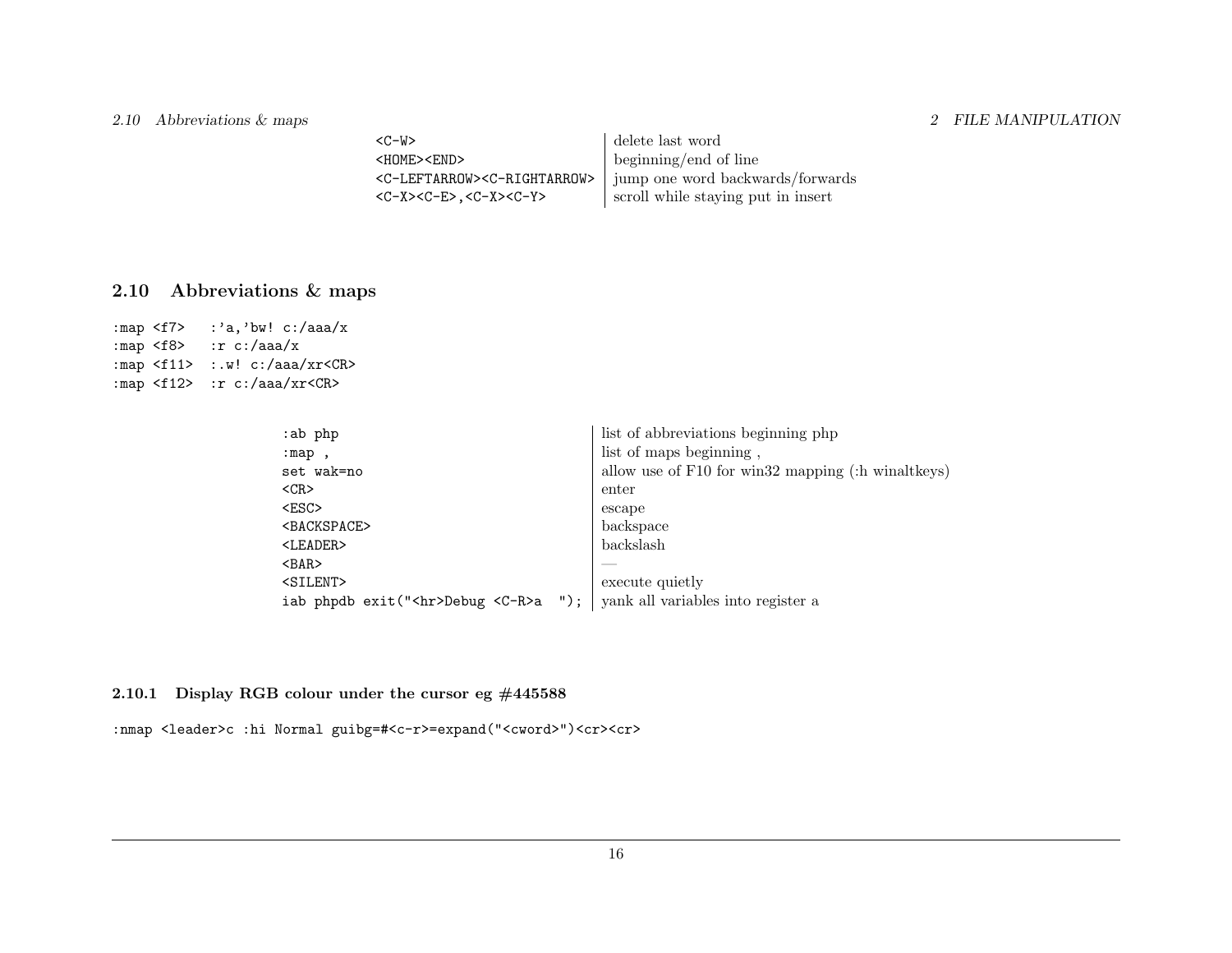#### 3.2 Appending to registers 3 REGISTERS

## <span id="page-16-0"></span>3 Registers

## <span id="page-16-1"></span>3.1 List your registers

| display content of individual registers |
|-----------------------------------------|
| retrieve numeric registers one by one   |
| pre-loading registers (put in .vimrc)   |
|                                         |
|                                         |
|                                         |
|                                         |
|                                         |

## <span id="page-16-2"></span>3.2 Appending to registers

Yank 5 lines into "a" then add a further 5

"a5yy 10j "A5yy

### <span id="page-16-3"></span>3.3 Using a register as a map (preload registers in .vimrc)

:let @m=":'a,'bs/" :let @s=":%!sort -u"

## <span id="page-16-4"></span>3.4 Redirection & paste register

: redir END end redirect :redir >> out.txt redirect to a file

: redir  $Q^*$  redirect commands to paste buffer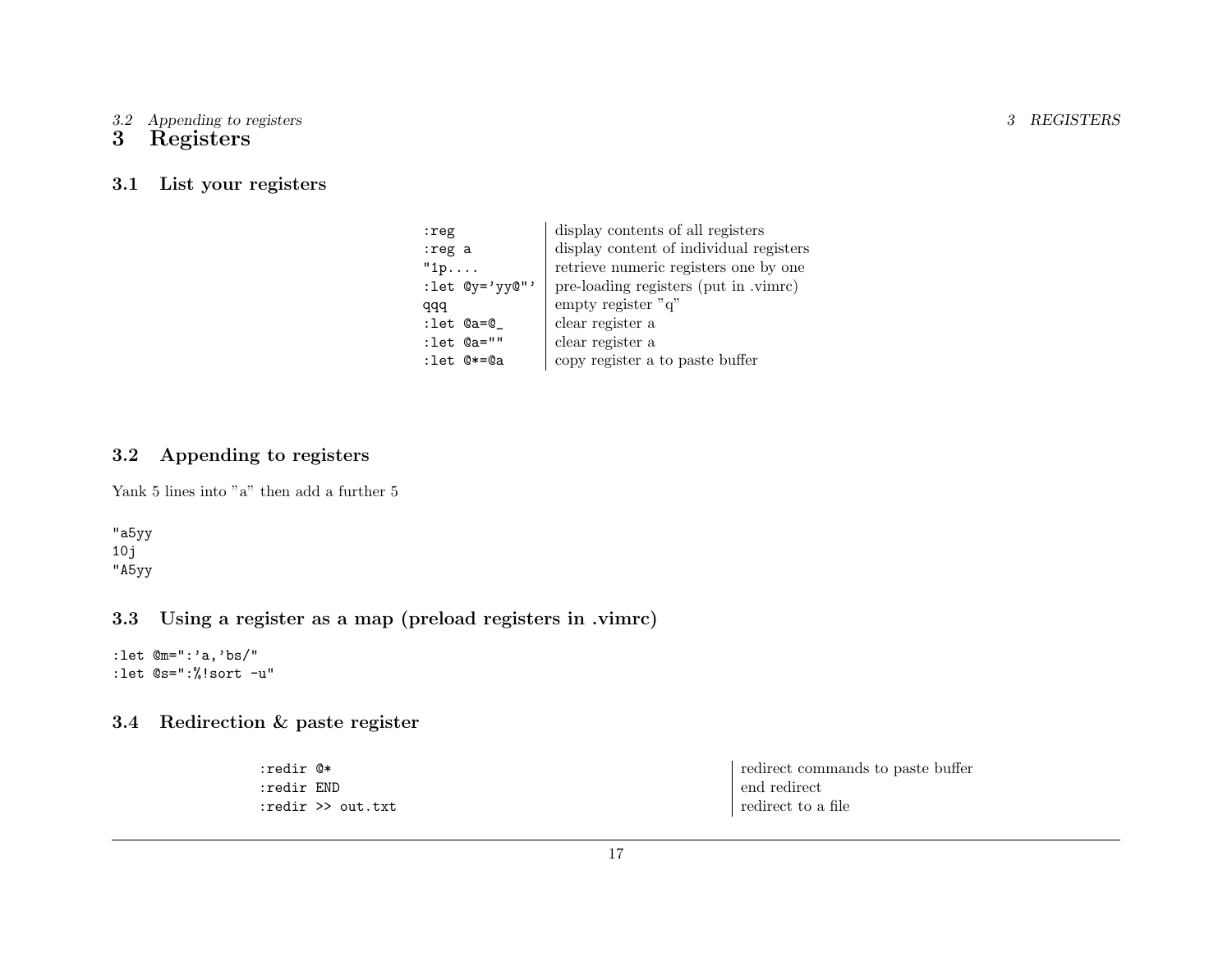| 3.5 Useful tricks |  | REGISTERS |
|-------------------|--|-----------|
|-------------------|--|-----------|

| $"*vv$                                                           | yank to paste                   |
|------------------------------------------------------------------|---------------------------------|
| $"*p$                                                            | insert from paste buffer        |
| $: a, 'by*$                                                      | yank range into paste           |
| $\cdot\sqrt[6]{v^*}$                                             | yank whole buffer into paste    |
| $: .v*$                                                          | yank current line to paster     |
| :nmap p : let $@* =$ substitute( $@*,$ '[^[:print:]]','','g')"*p | filter non-printable characters |

#### <span id="page-17-0"></span>3.4.1 Copy full path name

unix:

nnoremap <F2> :let @\*=expand("%:p")<cr>

windows:

```
nnoremap <F2> :let @*=substitute(expand("%:p"), "/", "\\", "g")<cr>
```
## <span id="page-17-1"></span>3.5 Useful tricks

| "ayy@a | execute "vim command" in a text file                                 |
|--------|----------------------------------------------------------------------|
| vv@"   | same thing using unnamed register                                    |
| u@.    | execute command JUST typed in                                        |
|        | :norm qqy\$jq   paste "normal commands" without entering insert mode |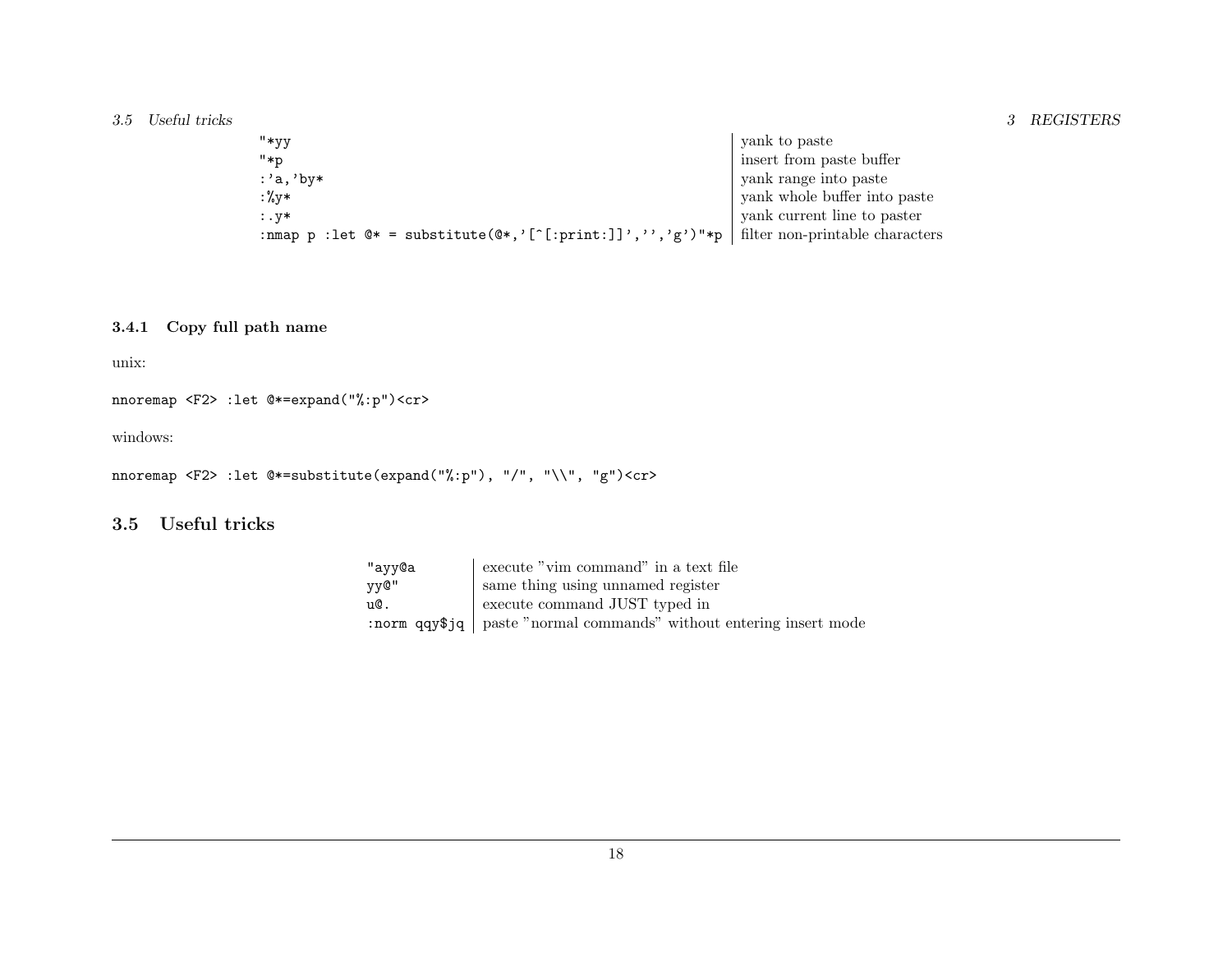#### 4.2 External programs 4 ADVANCED

<span id="page-18-0"></span>4 Advanced

## <span id="page-18-1"></span>4.1 Command line tricks

| cat xx   gvim - -c "v/^\d\d\ ^[3-9]/d"              | filter a stream                                           |
|-----------------------------------------------------|-----------------------------------------------------------|
| $ls$   gvim -                                       | edit a stream!                                            |
| gvim ftp://www.somedomain.com/index.html            | uses netrw.vim                                            |
| gvim -h                                             | help                                                      |
| gvim -o file1 file2                                 | open into a split                                         |
| gvim -c "/main" joe.c & open joe.c                  | jump to "main"                                            |
| gvim -c "%s/ABC/DEF/ge   update" file1.c            | execute multiple command on a single file                 |
| gvim -c "argdo %s/ABC/DEF/ge   update" *.c          | execute multiple command on a group of files              |
| gvim -c "argdo /begin/+1,/end/-1g/^/d   update" *.c | remove blocks of text from a series of files              |
| gvim -s "convert.vim" file.c                        | automate editing of a file (ex commands in convert.vim)   |
| gvim -u NONE -U NONE -N                             | load vim without .vimrc and plugins (clean vim)           |
| gvim -c 'normal ggdG"*p' c:/aaa/xp                  | access paste buffer contents (put in a script/batch file) |
| gvim $-c$ 's/^/\=@*/ hardcopy! q!'                  | print paste contents to default printer                   |
| gvim -d file1 file2                                 | vimdiff (compare differences)                             |
| dp                                                  | "put" difference under cursor to other file               |
| do                                                  | "get" difference under cursor from other file             |
| :grep somestring *.php                              | internal grep creates a list of all matching files        |
| h grep:                                             | use : $cn(ext)$ : $cp(rev)$ to navigate list              |

## <span id="page-18-2"></span>4.2 External programs

| :r!ls.exe                                                     | reads in output of ls                          |
|---------------------------------------------------------------|------------------------------------------------|
| !!date                                                        | same thing (but replaces/filters current line) |
| :%!sort -u                                                    | sort unique content                            |
| $: a, 'b! sort -u$                                            | as above                                       |
| $!1$ } sort -u                                                | sorts paragraph (note normal mode!!)           |
| map $\langle F9 \rangle : w : !c : /php /php \text{ .} exe %$ | run file through php                           |
| map $\langle F2 \rangle$ :w:!perl -c %                        | run file through perl                          |
| :runtime! syntax/2html.vim                                    | convert txt to html                            |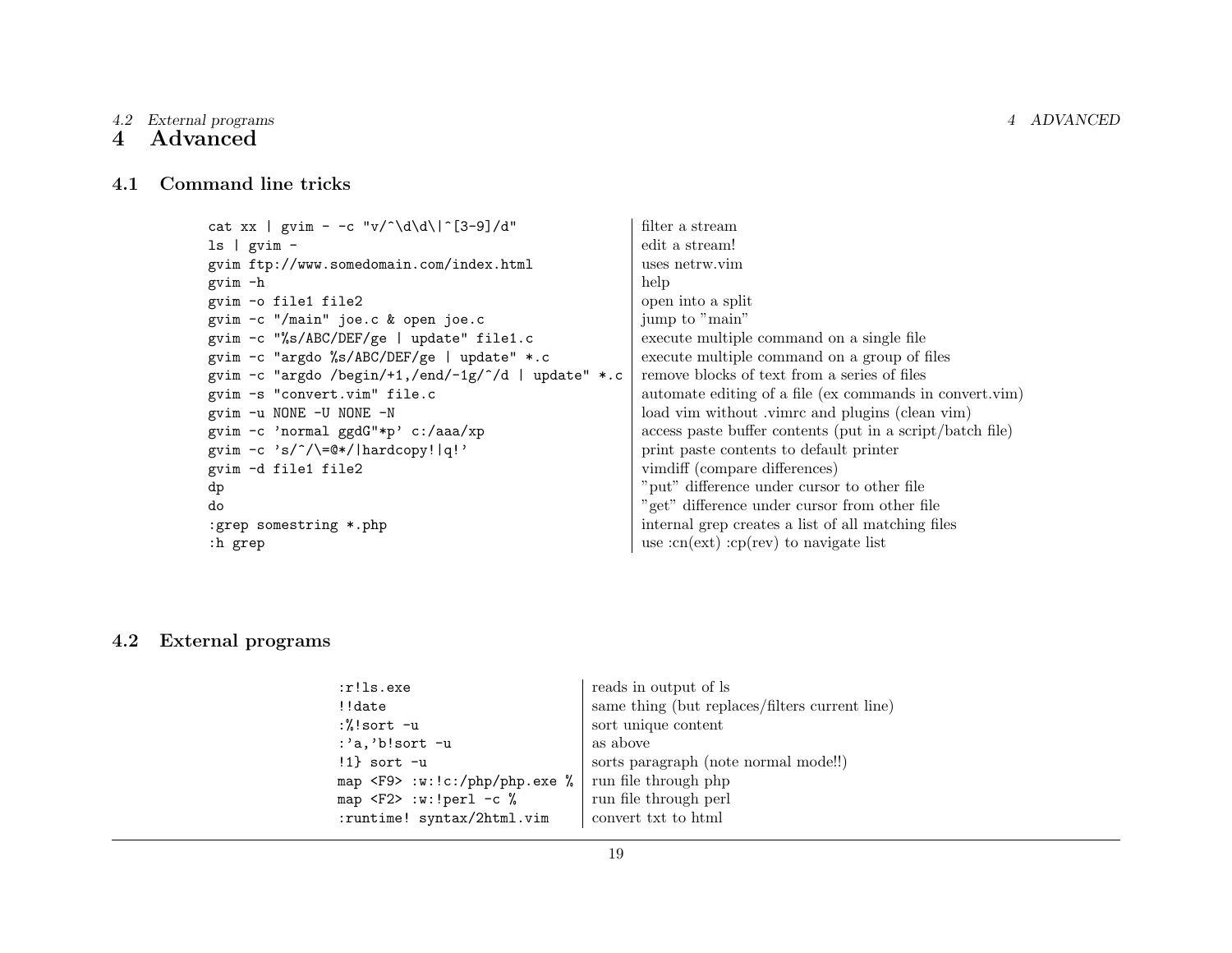## 4.3 Recording 4 ADVANCED

## <span id="page-19-0"></span>4.3 Recording

| qq                 | record to q                                                  |
|--------------------|--------------------------------------------------------------|
| q                  | end recording                                                |
| @q                 | to execute                                                   |
| <b>@@</b>          | to repeat                                                    |
| <b>500</b>         | to repeat 5 times                                            |
| "qp                | display contents of register q (normal mode)                 |
| $<$ ctrl-R>q       | display contents of register q (insert mode)                 |
| "qdd               | put changed contacts back into q                             |
| @q                 | execute recording/register q                                 |
| nnoremap<br>@l:wbd | combining a recording with a map (to end up in command mode) |

## <span id="page-19-1"></span>4.3.1 Operating a Recording on a Visual BLOCK

define recording/register

qq:s/ to/ from/g^Mq

define Visual BLOCK

#### V

hit : and the following appears

:' $\langle \cdot \rangle$ '>

complete as follows

:'<,'>norm @q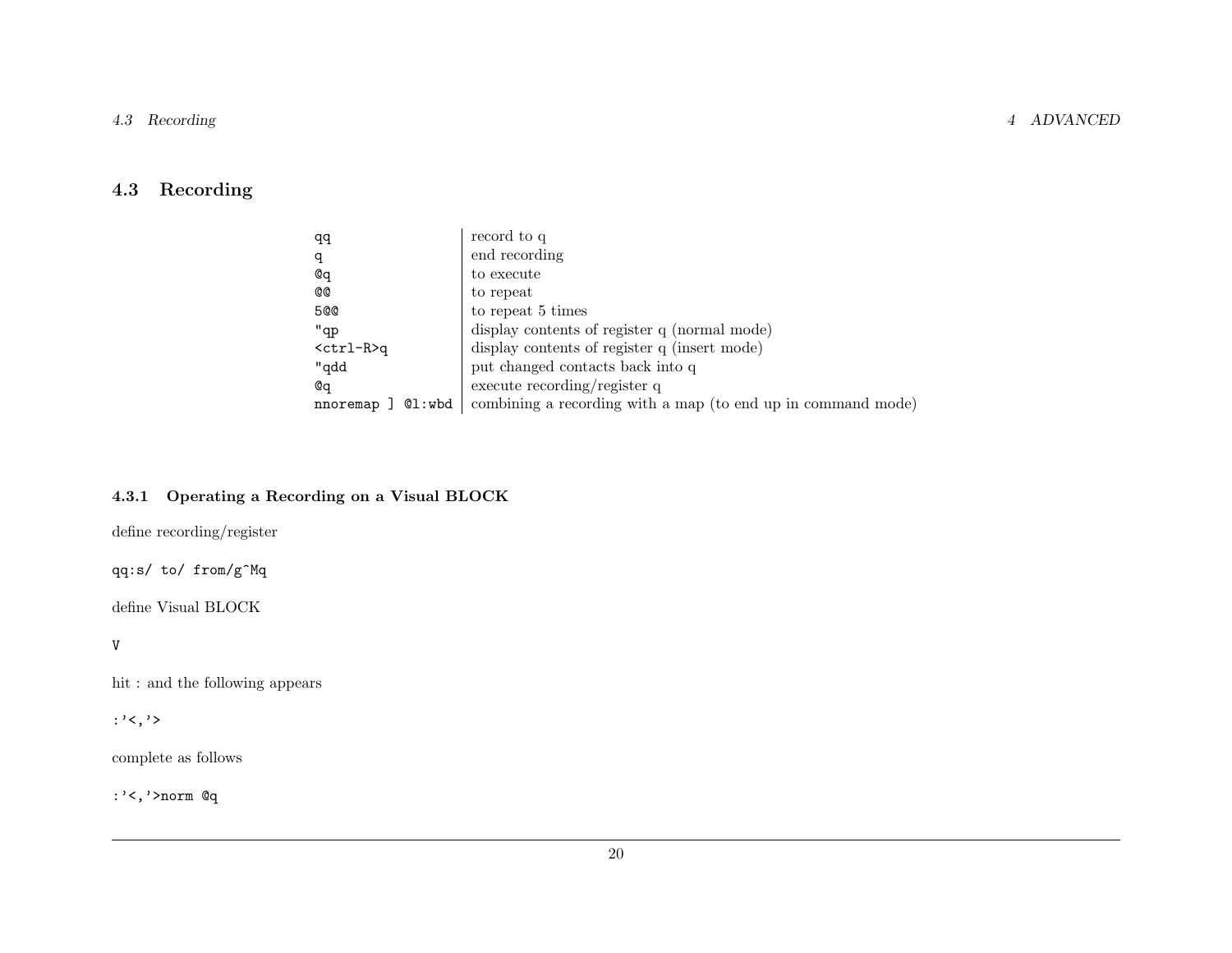4.6 vimrc essentials 4 ADVANCED

<span id="page-20-0"></span>4.4 Quick jumping between splits

map <C-J> <C-W>j<C-W>\_ map <C-K> <C-W>k<C-W>\_

## <span id="page-20-1"></span>4.5 Visual mode basics

| v                    | enter visual mode                                |
|----------------------|--------------------------------------------------|
| V                    | visual mode whole line                           |
| $C-V>$               | enter VISUAL BLOCK mode                          |
| gx                   | reselect last visual area (ultra)                |
| $\circ$              | navigate visual area                             |
| $"*y$                | yank visual area into paste buffer               |
| V%                   | visualise what you match                         |
| V}J                  | join visual block (great)                        |
| V}gJ                 | join visual block w/o adding spaces              |
| $0 < C - V > 10121d$ | delete first 2 characters of 10 successive lines |

## <span id="page-20-2"></span>4.6 vimrc essentials

| iumps to search word as you type<br>set incsearch                                                                                             |  |
|-----------------------------------------------------------------------------------------------------------------------------------------------|--|
| set wildignore= $\ast \cdot \circ, \ast \cdot \circ \circ j$ , $\ast \cdot \circ k$ , $\ast \cdot \circ k$ are the complete now ignores these |  |
| for shift/tabbing<br>set shiftwidth=3                                                                                                         |  |
| set silent (no beep!)<br>set $vb$ t_ $vb$ =".                                                                                                 |  |
| make 'open directory' use current directory<br>set browsedir=buffer                                                                           |  |

#### <span id="page-20-3"></span>4.6.1 Launching IE

:nmap ,f :update<CR>:silent !start c:\progra~1\intern~1\iexplore.exe file://%:p<CR>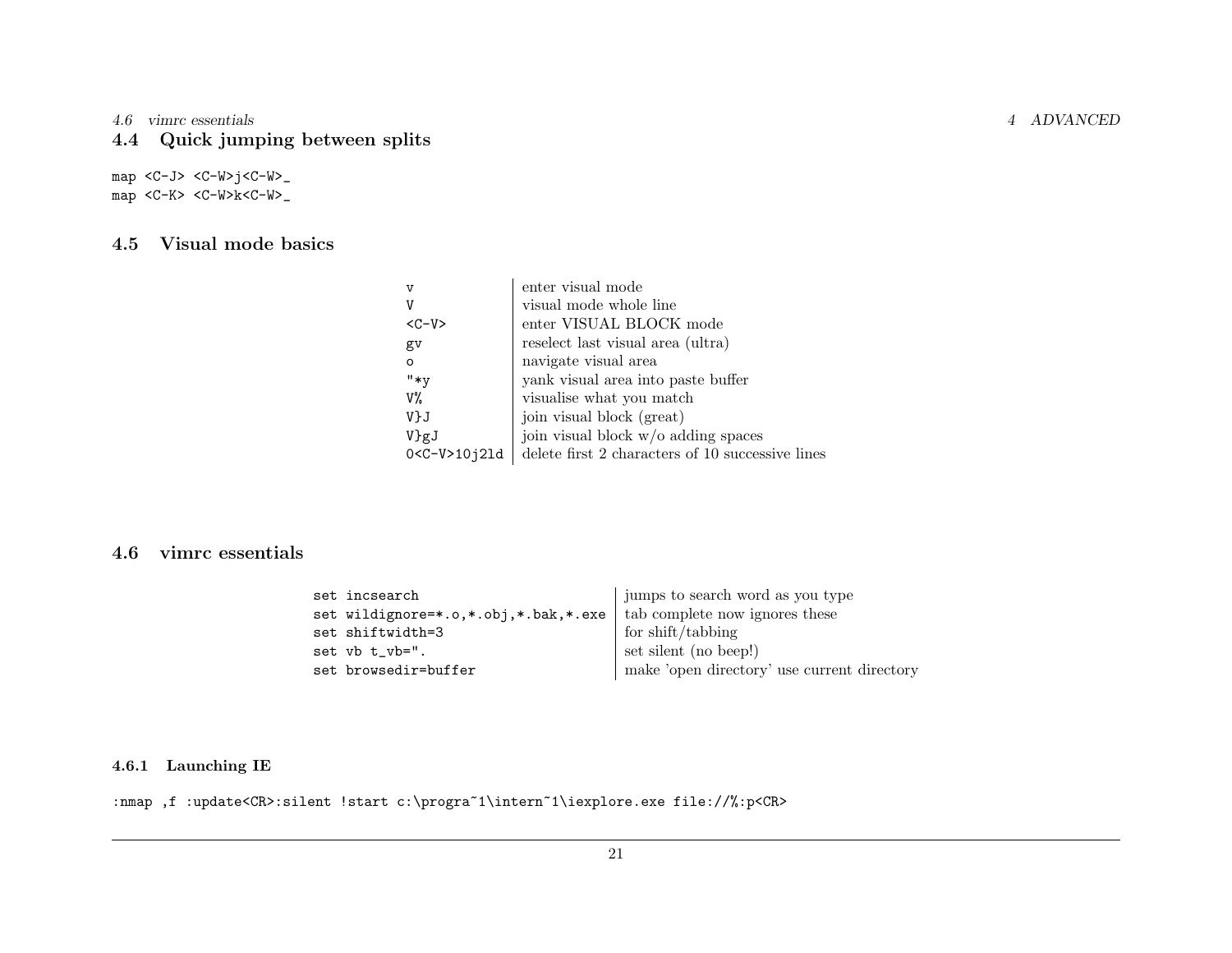4.8 Pulling objects onto command/search line 4 ADVANCED 4 ADVANCED :nmap ,i :update<CR>: !start c:\progra~1\intern~1\iexplore.exe <cWORD><CR>

<span id="page-21-0"></span>4.6.2 FTPing from vim

cmap ,r :Nread ftp://209.51.134.122/public\_html/index.html cmap ,w :Nwrite ftp://209.51.134.122/public\_html/index.html gvim ftp://www.somedomain.com/index.html # uses netrw.vim

#### <span id="page-21-1"></span>4.6.3 Autocmd

| autocmd bufenter *.tex map <f1> :!latex %</f1>                                                  | programming keys depending on file type               |
|-------------------------------------------------------------------------------------------------|-------------------------------------------------------|
| autocmd bufenter *.tex map <f2> :!xdvi -hush %&lt;.dvi   launch xdvi with current file dvi</f2> |                                                       |
| autocmd BufRead * silent! $\sqrt{s}/[\r \ t]/+\$                                                | automatically delete whitespace, trailing dos returns |
| autocmd BufEnter *.php :%s/[\t\r]\+\\$//e                                                       | same but only for php files                           |

## <span id="page-21-2"></span>4.7 Conventional shifting and indenting

| : a, 'b>>                            | conventional Shifting/Indenting  |
|--------------------------------------|----------------------------------|
| : vnoremap $\langle \langle \rangle$ | visual shifting (builtin-repeat) |
| : $vnormap > \gamma g v$             | visual shifting (builtin-repeat) |
| >i{                                  | block shifting (magic)           |
| >aſ                                  |                                  |
| $>\!\!^\circ$                        |                                  |
| $<\frac{9}{6}$                       |                                  |

## <span id="page-21-3"></span>4.8 Pulling objects onto command/search line

 $\langle C-R\rangle \langle C-W\rangle$  | pull word under the cursor into a command line or search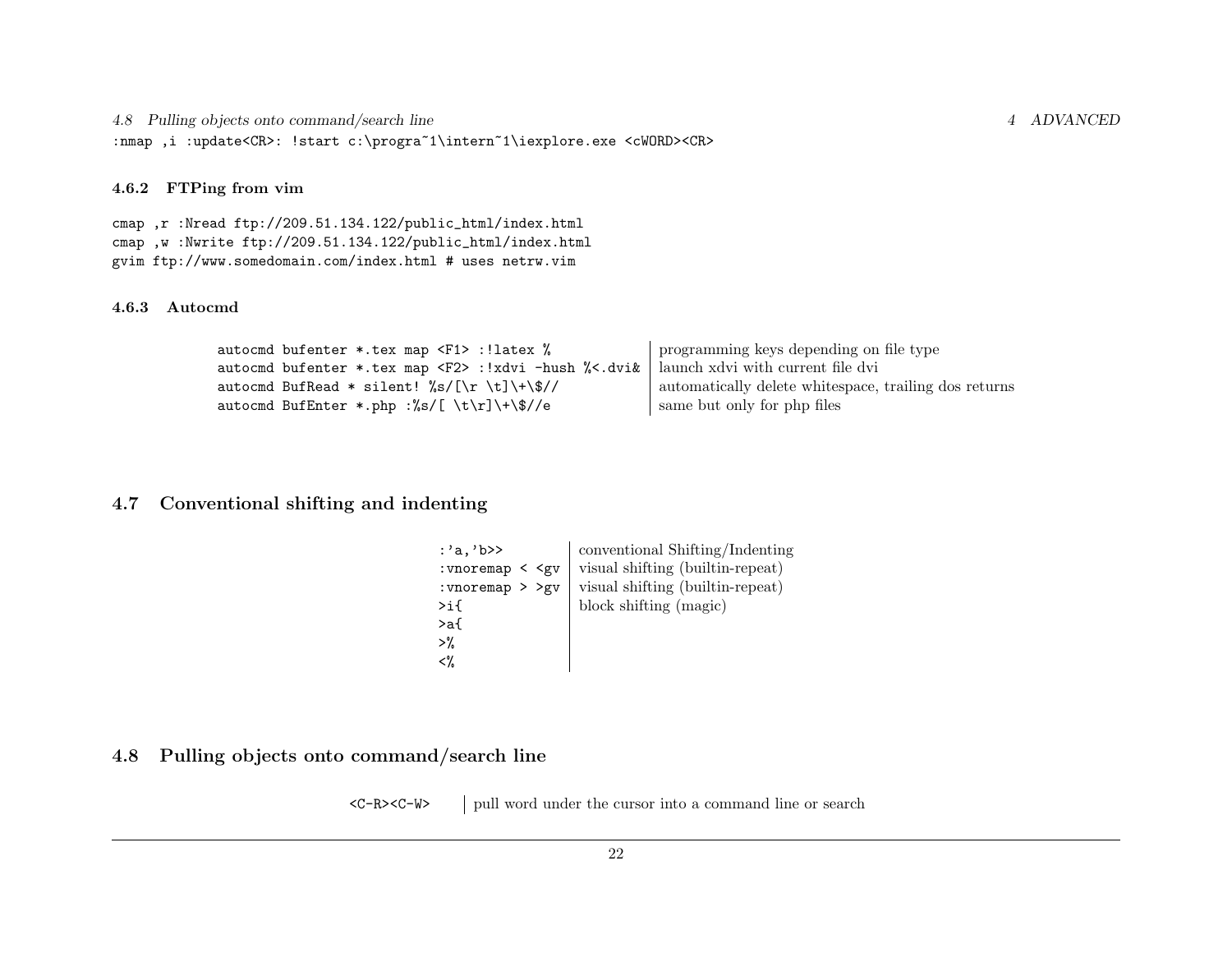4.11 Perform an action on a particular file or file type 4 ADVANCED

| $<$ C-R> $<$ C-A>    | pull WORD under the cursor into a command line or search  |
|----------------------|-----------------------------------------------------------|
| $<$ C-R $>$ -        | pull small register (also insert mode)                    |
| $<$ C-R> $[0-9a-z]$  | pull named registers (also insert mode)                   |
| $<$ C-R>%            | pull file name (also #) (also insert mode)                |
| $<$ C-R $>$ =somevar | pull contents of a variable (eg : let $sray="ray[0-9]$ ") |

## <span id="page-22-0"></span>4.9 Capturing output of current script

| :new $\vert$ r!perl #                            | opens new buffer, read other buffer                                         |
|--------------------------------------------------|-----------------------------------------------------------------------------|
| :new! x.out   $r!$ perl #   same with named file |                                                                             |
| new+read!ls:                                     |                                                                             |
| :new +put $q\frac{1}{2}$ !sort                   | create a new buffer, paste a register " $q$ " into it, then sort new buffer |

## <span id="page-22-1"></span>4.10 Inserting DOS carriage returns

| : $\frac{1}{2}$ s/\$\ <c-v><c-m>&amp;/g   that's what you type</c-m></c-v> |                                                                         |
|----------------------------------------------------------------------------|-------------------------------------------------------------------------|
| : $\frac{\%s}{\% \cc - Q}$ < C-M > $\frac{k}{g}$   for Win 32              |                                                                         |
| :%s/\$/\^M&/g                                                              | $\vert$ what you'll see where $\hat{\hspace{0.1cm}}$ M is ONE character |
| set list:                                                                  | $\vert$ display "invisible characters"                                  |

## <span id="page-22-2"></span>4.11 Perform an action on a particular file or file type

autocmd VimEnter c:/intranet/note011.txt normal! ggVGg? autocmd FileType \*.pl exec('set fileformats=unix')

Retrieving last command line command for copy & pasting into text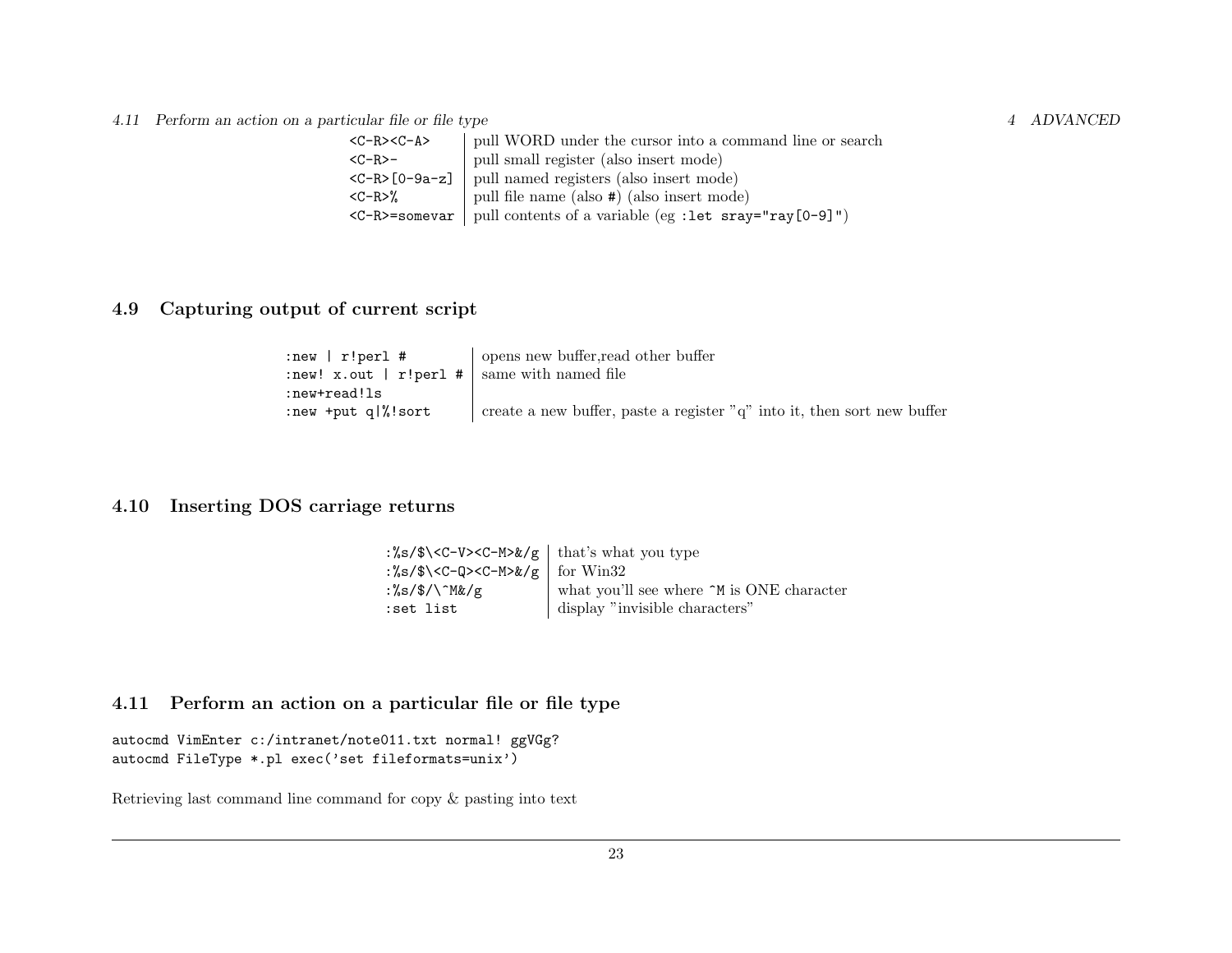4.14 Advanced incrementing 4 ADVANCED 4 ADVANCED i<c-r>:

Retrieving last Search Command for copy & pasting into text

i<c-r>/

### <span id="page-23-0"></span>4.12 Inserting line number

```
:g/\degree/exec "s/\degree/".strpart(line(".")." ", 0, 4)
:%s/^/\=strpart(line(".")." ", 0, 5)
:%s/^/\=line('.'). ' '
```
## <span id="page-23-1"></span>4.13 Numbering lines

| :set number                                                                             | show line numbers                           |
|-----------------------------------------------------------------------------------------|---------------------------------------------|
| :map <f12> :set number!<cr></cr></f12>                                                  | map to toggle line numbers                  |
| : $\frac{\sqrt{3}}{5}$ / $\degree$ / $\degree$ = strpart (line ('.')."<br>$", 0, \&ts)$ |                                             |
| :'a,'b!perl -pne 'BEGIN{\$a=223} substr(\$_,2,0)=\$a++'                                 | number lines starting from arbitrary number |
| qqmnYP'n^Aq                                                                             | in recording q repeat with $\mathbb{Q}_q$   |
| :., $g/\hat{d}/ex$ e "normal! \ <c-a>"</c-a>                                            | increment existing numbers to end of file   |

### <span id="page-23-2"></span>4.14 Advanced incrementing

```
let g:I=0
function! INC(increment)
    let g:I = g:I + a:incrementreturn g:I
end function
```
<span id="page-23-3"></span>4.14.1 Create list starting from 223 incrementing by 5 between markers a,b

:let I=223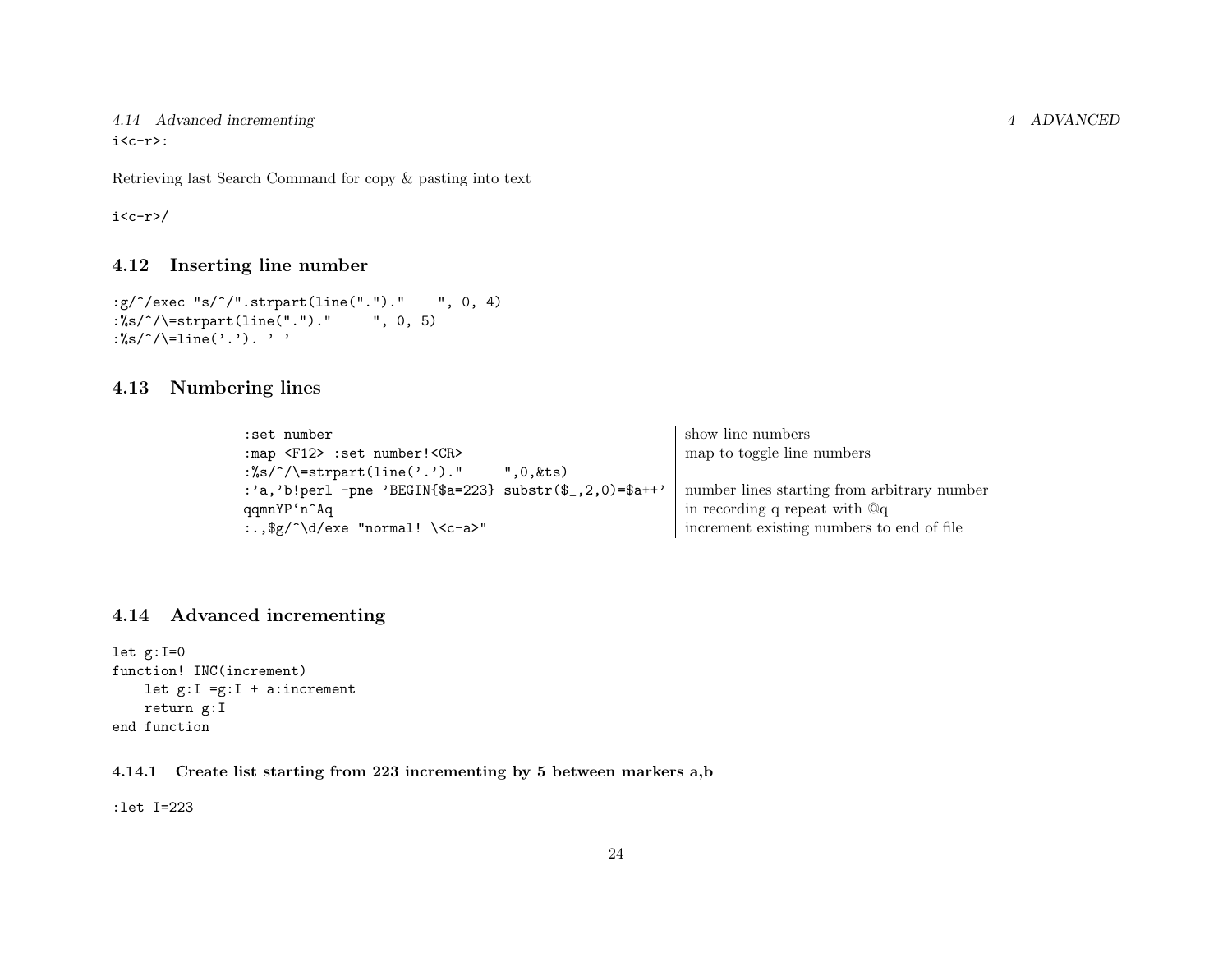4.17 Syntax highlighting 4 ADVANCED :'a,'bs/ $\hat{\ }$ /\=INC(5)/

#### <span id="page-24-0"></span>4.14.2 Create a map for INC

cab viminc :let I=223 \| 'a,'bs/\$/\=INC(5)/

## <span id="page-24-1"></span>4.15 Digraphs (non alpha-numerics)

| :digraphs<br>:h dig<br>i <c-k>e'<br/>i<c-v>233<br/>i<c-q>233<br/>ga<br/>:%s/\[<c-v>128-<c-v>255\]//gi</c-v></c-v></c-q></c-v></c-k> | display table<br>help<br>enters é<br>enters é $(\text{Unix})$<br>enters $\acute{\rm e}$ (Win32)<br>View hex value of any character<br>where you have to type the Control-V |
|-------------------------------------------------------------------------------------------------------------------------------------|----------------------------------------------------------------------------------------------------------------------------------------------------------------------------|
|                                                                                                                                     |                                                                                                                                                                            |
|                                                                                                                                     |                                                                                                                                                                            |
|                                                                                                                                     |                                                                                                                                                                            |
|                                                                                                                                     |                                                                                                                                                                            |
| :%s/\[-\]//gi                                                                                                                       | Should see a black square $\&$ a dotted y                                                                                                                                  |
| :%s/\[ <c-v>128-<c-v>255<c-v>01-<c-v>31\]//gi</c-v></c-v></c-v></c-v>                                                               | All pesky non-asciis                                                                                                                                                       |
| %:exec "norm /\[\\x00-\\x1f\\x80-\\xff\]/"                                                                                          | same thing                                                                                                                                                                 |
| $y1/\langle C-R\rangle$ "                                                                                                           | Pull a non-ascii character onto search bar                                                                                                                                 |

## <span id="page-24-2"></span>4.16 Complex vim

```
:%s/\<\(on\|off\)\>/\=strpart("offon", 3 * ("off" == submatch(0)), 3)/g | swap two words
: vnoremap <C-X> <Esc>'. "gvP"P swap two words
```
## <span id="page-24-3"></span>4.17 Syntax highlighting

:set syntax=perl force Syntax coloring for a file that has no extension .pl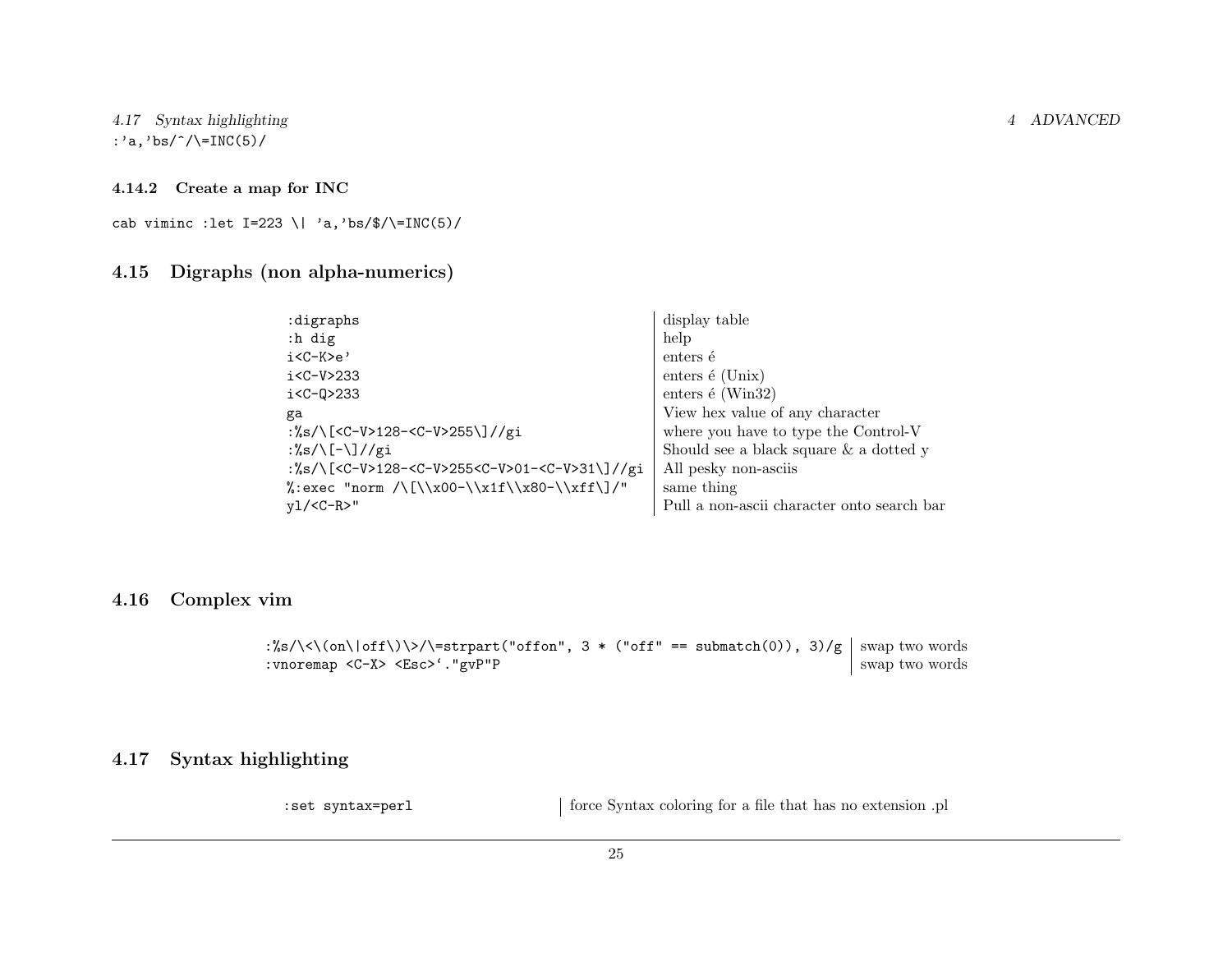#### 4.20 Folding 4 ADVANCED

| :set syntax off                                                       | remove syntax coloring (useful for all sorts of reasons)     |
|-----------------------------------------------------------------------|--------------------------------------------------------------|
| :colorscheme blue                                                     | change coloring scheme (any file in $\sim$ vim/vim??/colors) |
| vim:ft=html:                                                          | force HTML Syntax highlighting by using a modeline           |
| : syn match DoubleSpace " "                                           | example of setting your own highlighting                     |
| : hi def DoubleSpace guibg=#e0e0e0 $\vert$ sets the editor background |                                                              |

## <span id="page-25-0"></span>4.18 Preventions and security

|             | : set noma   prevents modifications (non modifiable)             |
|-------------|------------------------------------------------------------------|
| :set ro     | $\parallel$ protect a file from unintentional writes (Read Only) |
| $\cdot$ : X | encryption (do not forget your key!)                             |

## <span id="page-25-1"></span>[4](#page-25-3).19 Taglist  $4$

| : This $\vert$ display tags (list of functions)       |
|-------------------------------------------------------|
| $\langle C-$ ]> $\vert$ jump to function under cursor |

## <span id="page-25-2"></span>4.20 Folding

- $z$ f}  $\left| \right|$  fold paragraph using motion<br>v}zf  $\left| \right|$  fold paragraph using visual
- fold paragraph using visual
- $zf'a$  fold to mark
- $\mathsf{z}\circ\ \mid$  open fold
- $z_c$   $re$ -close fold

<span id="page-25-3"></span><sup>4</sup>Script required: taglist.vim [\(http://www.vim.org/scripts/script.php?script](http://www.vim.org/scripts/script.php?script_id=273) id=273)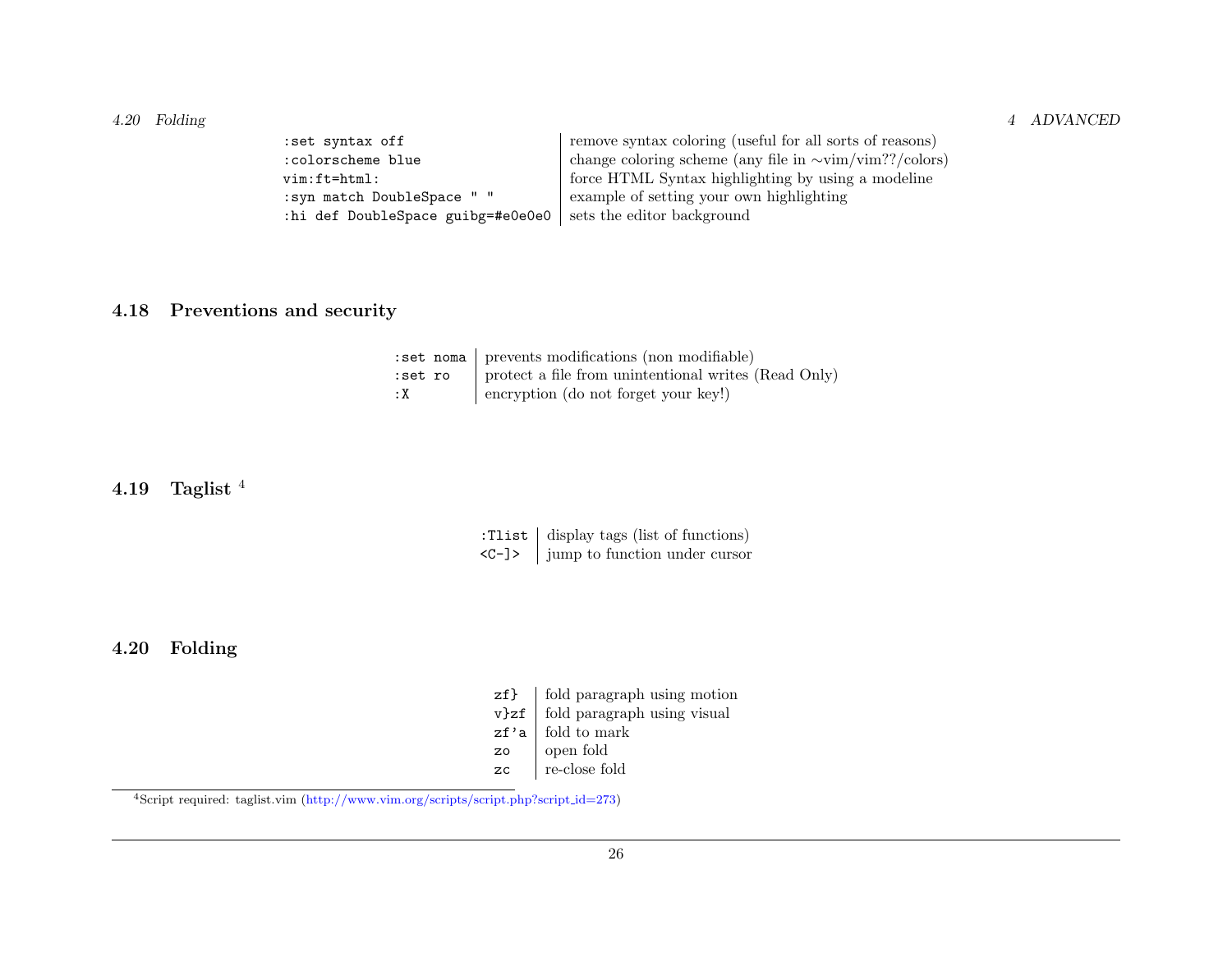4.21 Renaming files 4 ADVANCED 4 ADVANCED

## <span id="page-26-0"></span>4.21 Renaming files

Rename files without leaving vim

:r! ls \*.c :%s/\ $(.*)$ .c/mv & \1.bla :w !sh :q!

<span id="page-26-1"></span>4.22 Reproducing previous line word by word

imap ] @@@<esc>hhkyWjl?@@@<cr>P/@@@<cr>3s nmap ] i@@@<esc>hhkyWjl?@@@<cr>P/@@@<cr>3s

<span id="page-26-2"></span>4.23 Reading MS-Word documents [5](#page-26-5)

```
:autocmd BufReadPre *.doc set ro
:autocmd BufReadPre *.doc set hlsearch!
:autocmd BufReadPost *.doc %!antiword "%"
```
## <span id="page-26-3"></span>4.24 Random functions

<span id="page-26-4"></span>4.24.1 Save word under cursor to a file

```
function! SaveWord()
    normal yiw
    exe ':!echo '.00.' >> word.txt'
endfunction
```
<span id="page-26-5"></span><sup>5</sup>Program required: Antiword (http://www.winfield.demon.nl)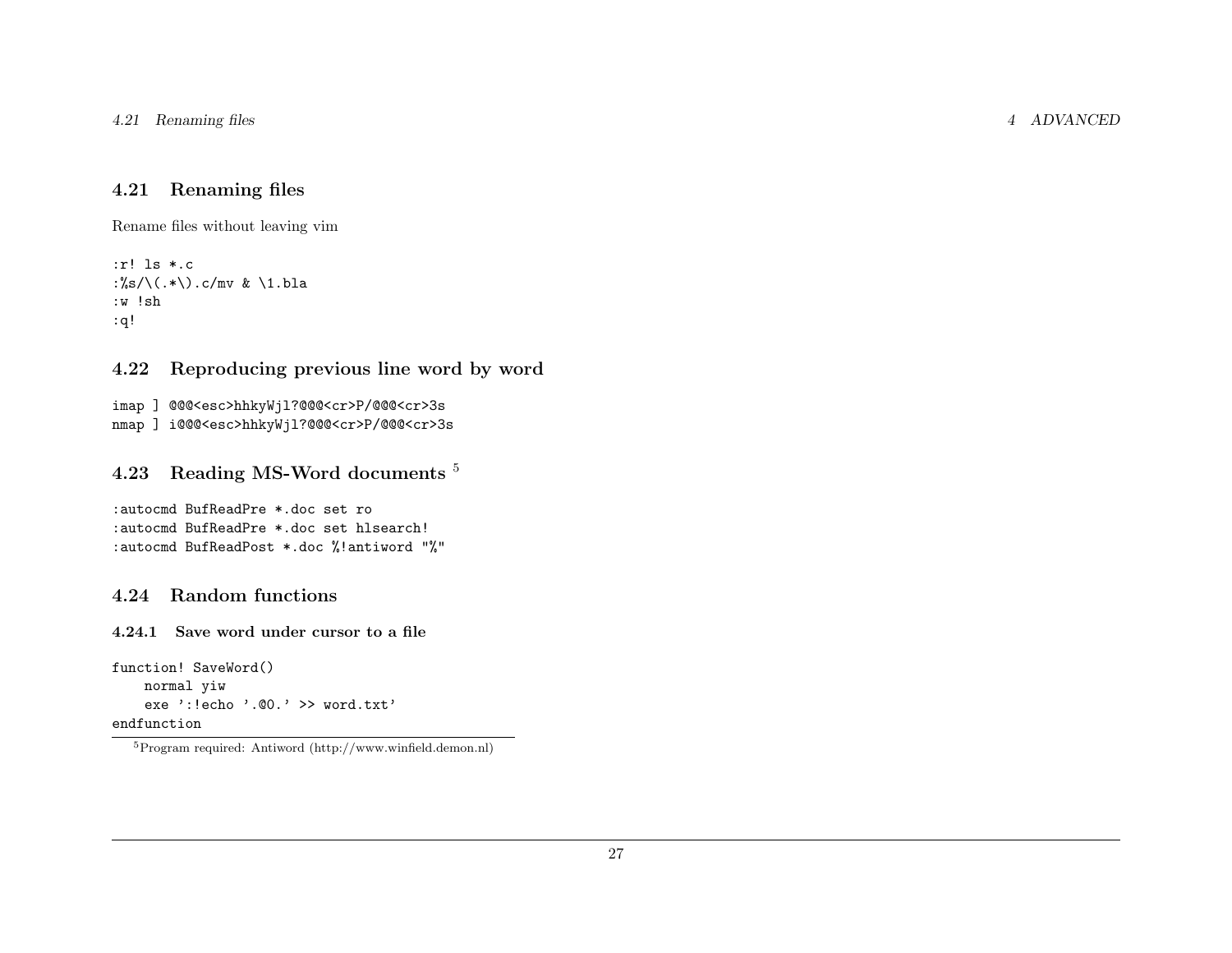4.25 Miscallaenous commands 4 ADVANCED

#### <span id="page-27-0"></span>4.24.2 Delete duplicate lines

```
function! Del()
   if getline(".") == getline(line(".") - 1)
        norm dd
    endif
endfunction
```
<span id="page-27-1"></span>4.24.3 Columnise a CSV file for display

```
:let width = 20
:let fill=' ' | while strlen(fill) < width | let fill=fill.fill | endwhile
:%s/\([^{\cdot};]*\);\=/\=strpart(submatch(1).fill, 0, width)/ge
:%s/\s\+$//ge
```
<span id="page-27-2"></span>4.24.4 Highlight a particular csv column

```
function! CSVH(x)
    execute 'match Keyword /\hat{(\cdot,]}*,\i\;{'.a:x.'}\x [^,]*/'
    execute 'normal ^'.a:x.'f,'
endfunction
command! -nargs=1 Csv :call CSVH(<args>)
```
Call with :Csv 5 to highlight fifth column

## <span id="page-27-3"></span>4.25 Miscallaenous commands

| :scriptnames      | list all plugins, vimrcs loaded (super)                        |
|-------------------|----------------------------------------------------------------|
|                   | :verbose set history?   reveals value of history and where set |
| :function         | list functions                                                 |
| :func SearchCompl | List particular function                                       |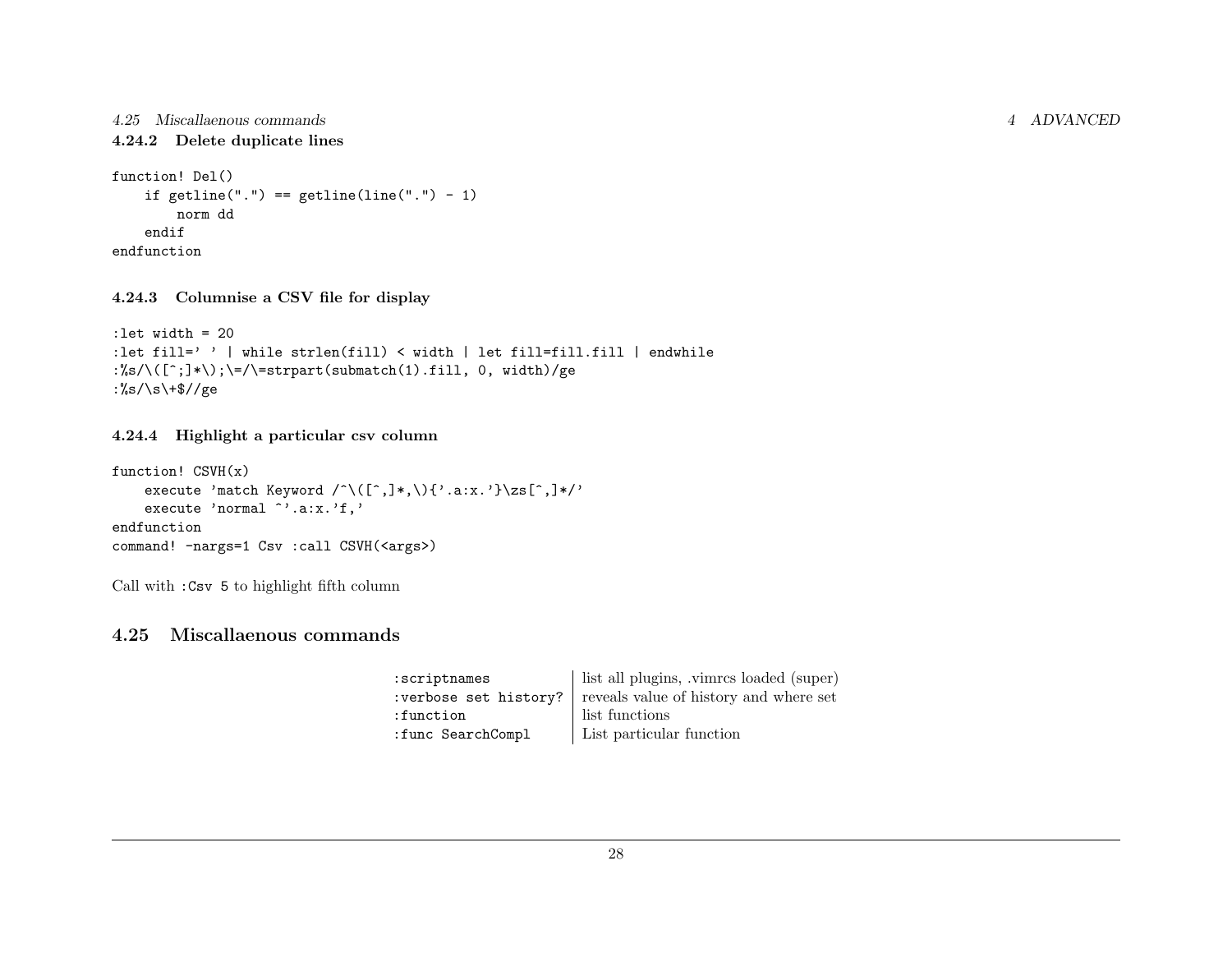#### <span id="page-28-0"></span>4.27 Help 4. ADVANCED 4. ADVANCED 4. ADVANCED 4. ADVANCED 4. ADVANCED 4. ADVANCED 4.26 Vim traps

In regular expressions you must backslash  $+$  (match 1 or more)

In regular expressions you must backslash  $-$  (or)

In regular expressions you must backslash ( (group)

In regular expressions you must backslash { (count)

 $/\text{fred}\+\text{/}$ <br>  $/\text{fred}\right\/\text{2,3}/$  matches fred/freddy but not free<br>
note what you have to break  $\,$  note what you have to break normal regexp  $\}/\text{codes}\(\n\|\s\|)\*where$  normal rege<br> $\|\text{cos}\(\n\|s)\*where$  very magic  $/\varepsilon(\n\cdot \sin \sin \theta)$ 

#### <span id="page-28-1"></span>4.27 Help

| :h quickref                      | vim quick reference sheet (ultra)                    |
|----------------------------------|------------------------------------------------------|
| :h tips                          | vim's own tips help                                  |
| :h visual <c-d><tab></tab></c-d> | obtain list of all visual help topics                |
| :h ctrl <c-d></c-d>              | list help of all control keys                        |
| :helpg uganda                    | grep help files use :cn, :cp to find next            |
| : h : r                          | help for :ex command                                 |
| $: h$ $CTRL-R$                   | normal mode                                          |
| :h $/\rceil$                     | what's $\mathbf{r}$ in a regexp (matches a $iCR_i$ ) |
| :h $\lvert \mathcal{L} \rvert$   | double up backslash to find $\zeta$ in help          |
| :h i_CTRL-R                      | help for say $iC-R\lambda$ in insert mode            |
| $: h \text{ c_CTRL-R}$           | help for say $iC-R$ ; in command mode                |
| :h v_CTRL-V                      | visual mode                                          |
| h tutor:                         | vim tutor                                            |
| <c-[>, <c-t></c-t></c-[>         | Move back $&$ forth in help history                  |
| gvim -h                          | vim command line help                                |
| :helptags /vim/vim64/doc         | rebuild all $*$ txt help files in /doc               |
| :help add-local-help             |                                                      |
|                                  |                                                      |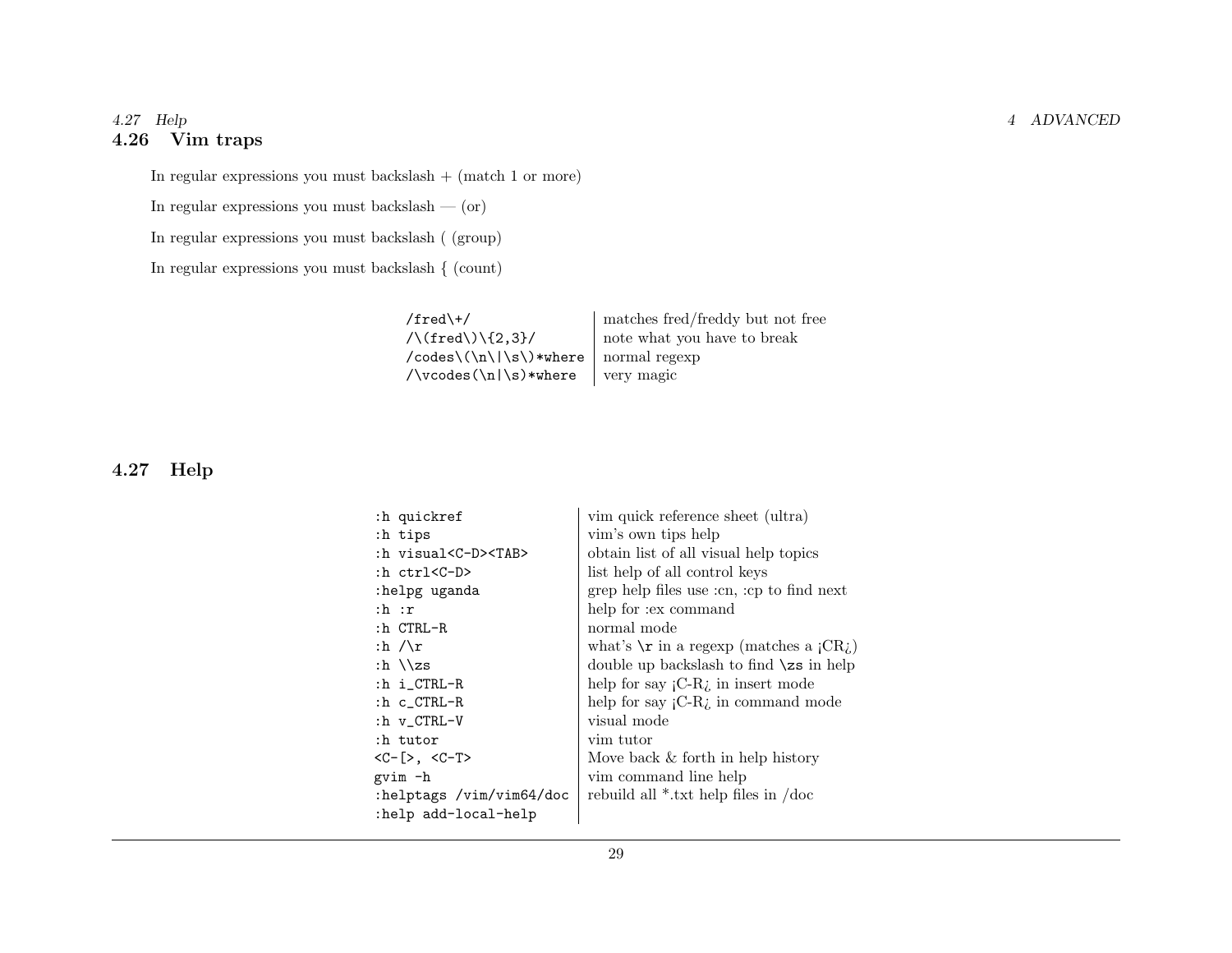4.27 Help 4 ADVANCED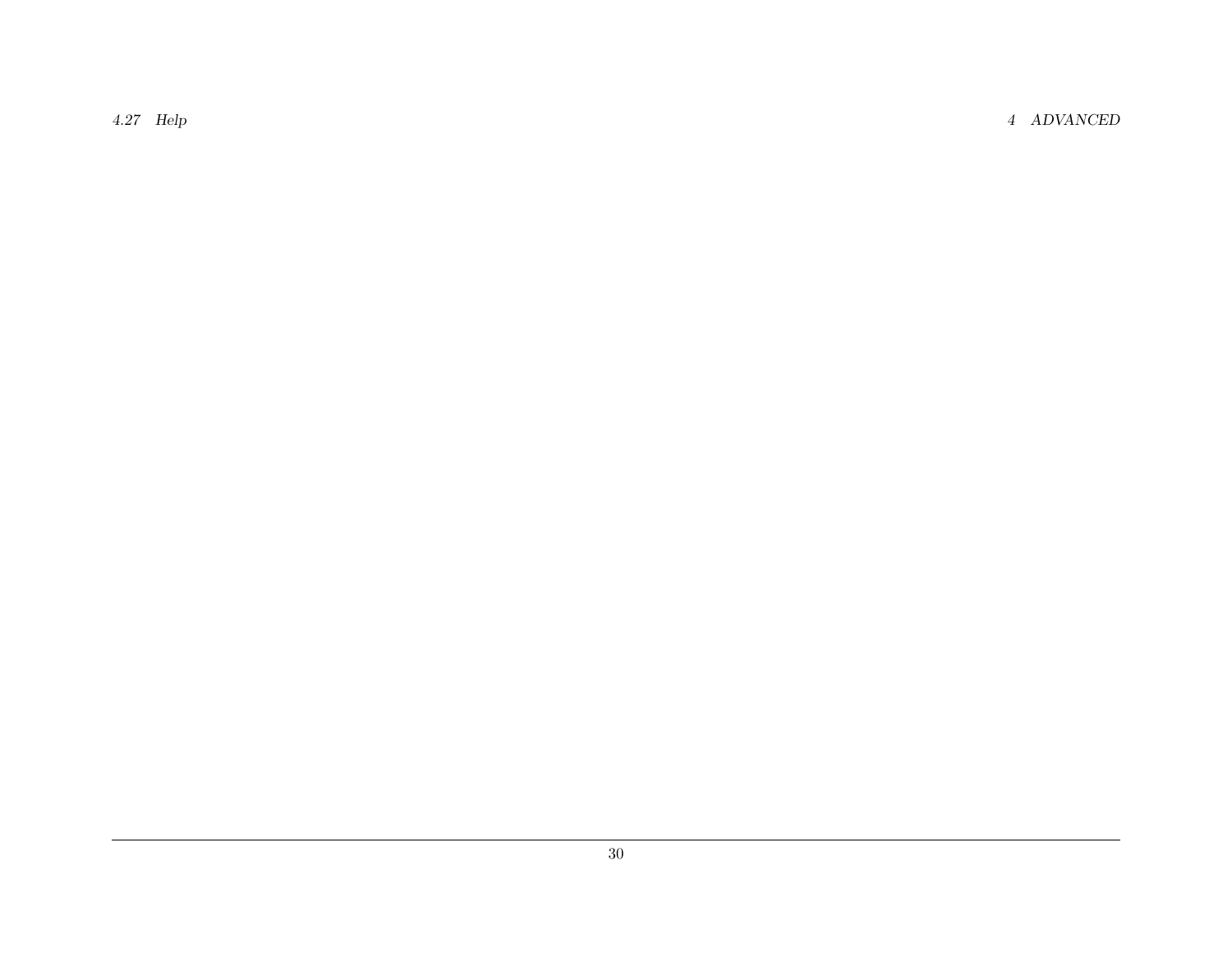# <span id="page-30-0"></span>5 Fun

:h 42 :h holy-grail :h! vim -c ":%s%s\*%Cyrnfr)fcbafbe[0enz(Zbbyranne%|:%s)[[()])-)Ig|norm Vg?"}